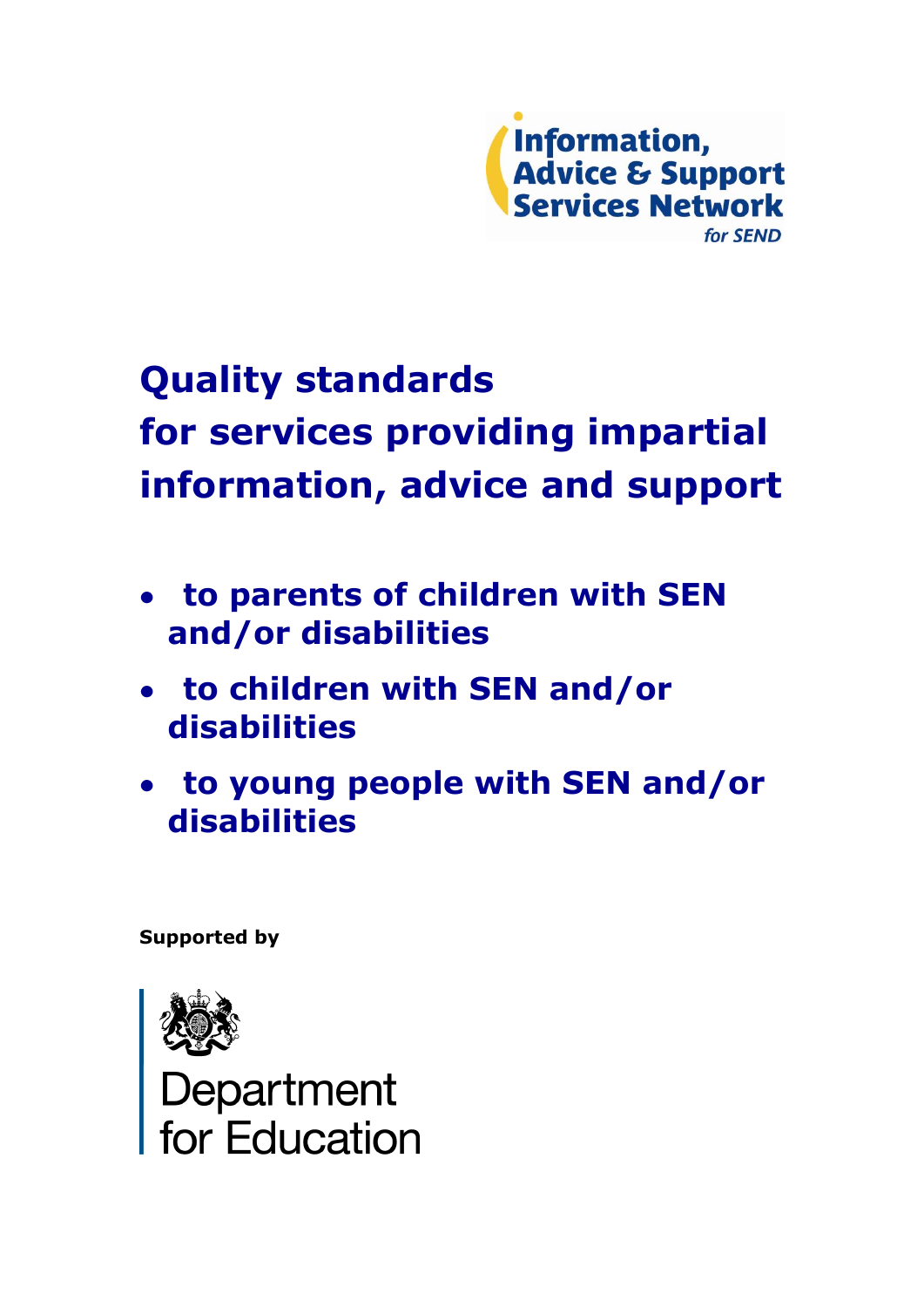### **Foreword**

The Special Educational Needs and Disability Code of Practice 0-25 years<sup>1</sup> sets an expectation that children, parents and young people should be involved in the identification, assessment and decision making about the provision to meet special educational needs or disabilities. The Code requires that quality information, advice and support is offered to:

- children and young people with SEN
- parents of children with SEN
- children and young people with disabilities
- parents of children with disabilities

Access to free, accurate and impartial information and support promotes effective partnership working and recognises the importance of the active involvement of parents and young people in decisions about special educational provision.

The Children and Families Act 2014 and the revised SEND Code of Practice 0-25 are intended to strengthen the participation of parents, children and young people. These Quality Standards provide a national quality framework to support the provision of impartial information, advice and support as set out in the legislation and associated guidance.

Parent Partnership Services have been long been responsible for providing impartial information, advice and support to parents of children and young people with SEN and, in 2007, developed national exemplifications of Good and Best Practice in delivering the full range of services under the previous legislation. The experience that Parent Partnership Services have gained has informed the development of these new quality standards, which were initially devised by a small working group<sup>2</sup> that included representatives of Parent Partnership Services from each of the 9 regions in England.

Definitions of key terms used throughout these standards are included in the Appendices.

<sup>1</sup> <sup>1</sup> Department for Education (2014) *Special educational needs and disability code of practice 0-25*

<sup>2</sup> See Appendix C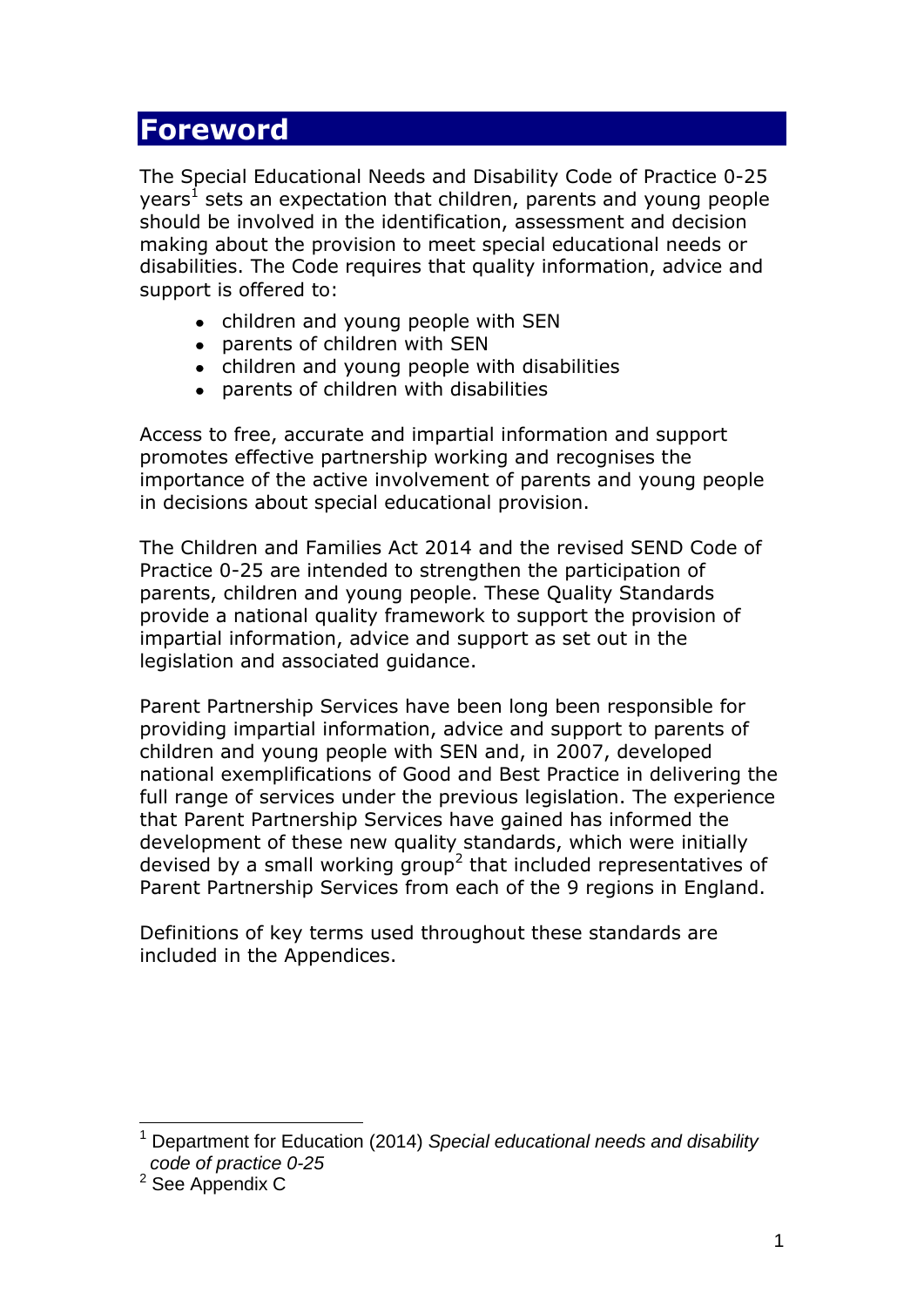# **Contents**

|                                                                                              | page                    |
|----------------------------------------------------------------------------------------------|-------------------------|
| <b>Introduction</b>                                                                          | 3                       |
| Impartial information, advice and support in<br>the SEND Code of Practice 0-25 years         | $\overline{\mathbf{z}}$ |
| The values on which these quality standards<br>are based                                     | 11                      |
| <b>Outcome assessment</b>                                                                    | 14                      |
| <b>Quality Standards for services providing</b><br>impartial information, advice and support | 17                      |
| <b>Appendix A - Definitions</b>                                                              | 28                      |
| <b>Appendix B - Additional resources</b>                                                     | 31                      |
| Appendix C - Acknowledgements                                                                | 32                      |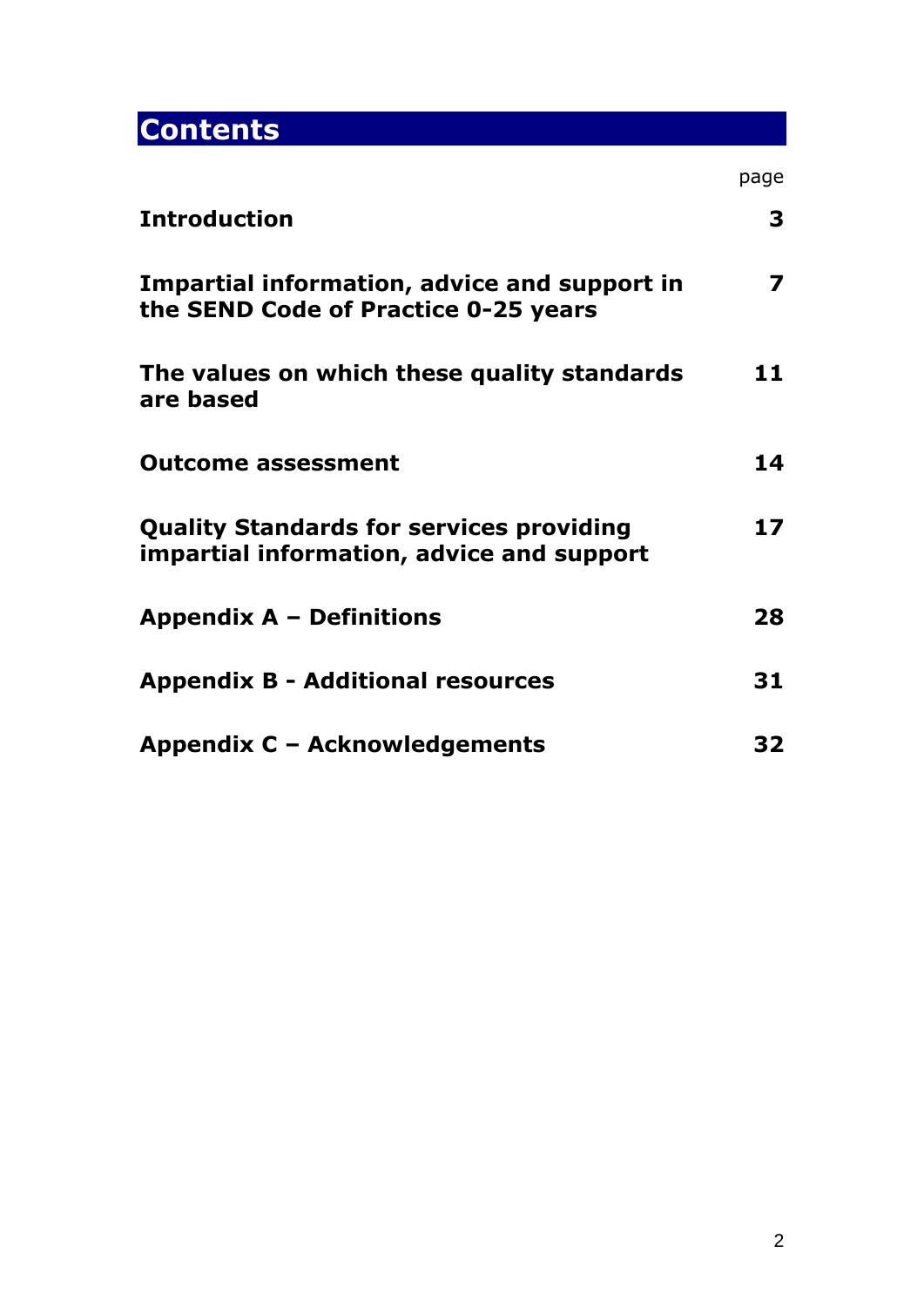# **Introduction**

### **Who are these quality standards for?**

These standards (or expected levels of quality or attainment) are designed to help:

#### **Local Authorities and Clinical Commissioning Groups**

to jointly commission high quality impartial Information, Advice and Support Services for children, young people and parents covering SEN, disability, health and social care.

to monitor the effectiveness of the provision made against a set of national standards.

#### **Services providing information, advice and support**

to assist managers and advisory or management groups to plan, implement and evaluate their services

to support paid staff and volunteers to work to nationally recognised standards.

#### **Service users and potential service users**

to be aware of the standards of service that should be provided

to evaluate the quality of the service they have received.

#### **Other services that provide support for parents and young people**

to understand the particular contribution of services that provide information, advice and support under the SEND Code of Practice 0-25 years.

to contribute to the further development of high quality services for parents and young people.

### **How should these quality standards be used?**

**Local Authorities and Clinical Commissioning Groups** should use these standards as an integral part of any service level agreement with the local provider(s) of impartial information, advice and support for parents, children and young people with special educational needs and/or disabilities (SEND). The standards should inform the commissioning process in order to secure the delivery of high quality services and assist with the regular monitoring of the efficacy and effectiveness of the service provided. It is recommended that the commissioners of services providing information, advice and support under the SEND Code of Practice 0-25 years require service providers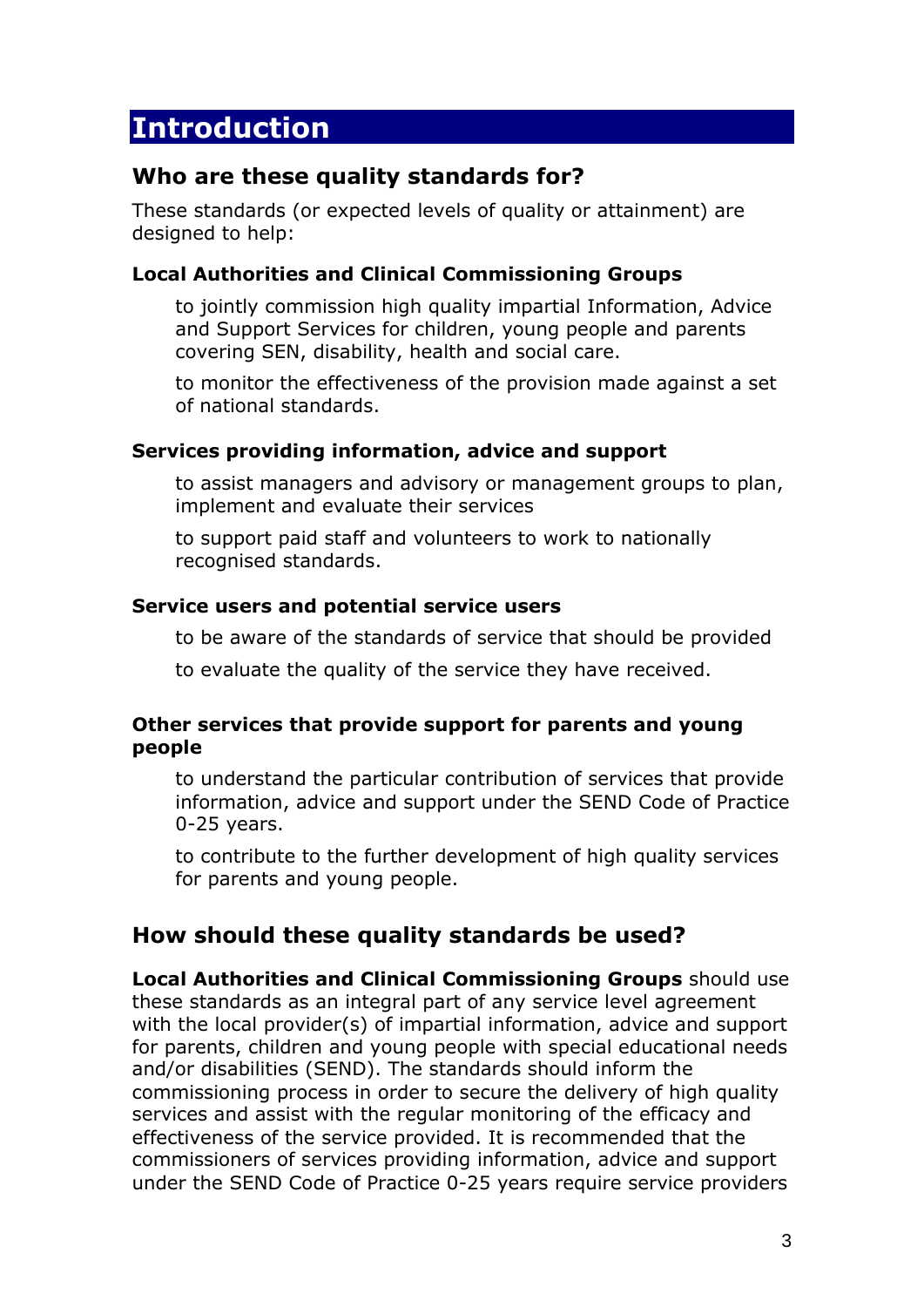to publish an annual report based on these quality standards.

**Services that provide impartial information, advice and support** should use the standards to drive service improvement, secure the delivery of high quality impartial information, advice and support that meets the needs of parents, children and young people in the local area, and to monitor and evaluate the effectiveness of the service provided. The standards include recommendations on the types of evidence that services should routinely collect and analyse and are linked to a range of national outcome measures.

**Service users and other stakeholders** may use these standards to clarify the quality of service that they can expect, to evaluate the service against national benchmarks and to contribute to further service improvement.

At a local level **services that provide impartial information, advice and support** should work closely with **parent carer forums and other parent groups** to promote the involvement and participation of parents. These standards may also inform discussion about partnership working to contribute to and influence policy and practice at both a strategic and individual level.

At a national level these standards will be used to drive service improvement and promote equity of access for parents, children and young people across the country. The standards will underpin the process of identifying priorities for development, training and support for individual services. In addition the evidence collected by individual services may be collated to present a national picture of the provision of information, advice and support and to support the further development of all services. Data on national outcome measures will be collated annually to enable services to benchmark with each other.

### **How are the quality standards set out?**

The 5 sections of these quality standards cover:

- **1. Commissioning, governance and management arrangements**
- **2. Strategic functions**
- **3. Provision of information and advice**
- **4. Supporting individuals**
- **5. Professional development and training**

Each section sets out:

a **description** of each standard. A standard is an expected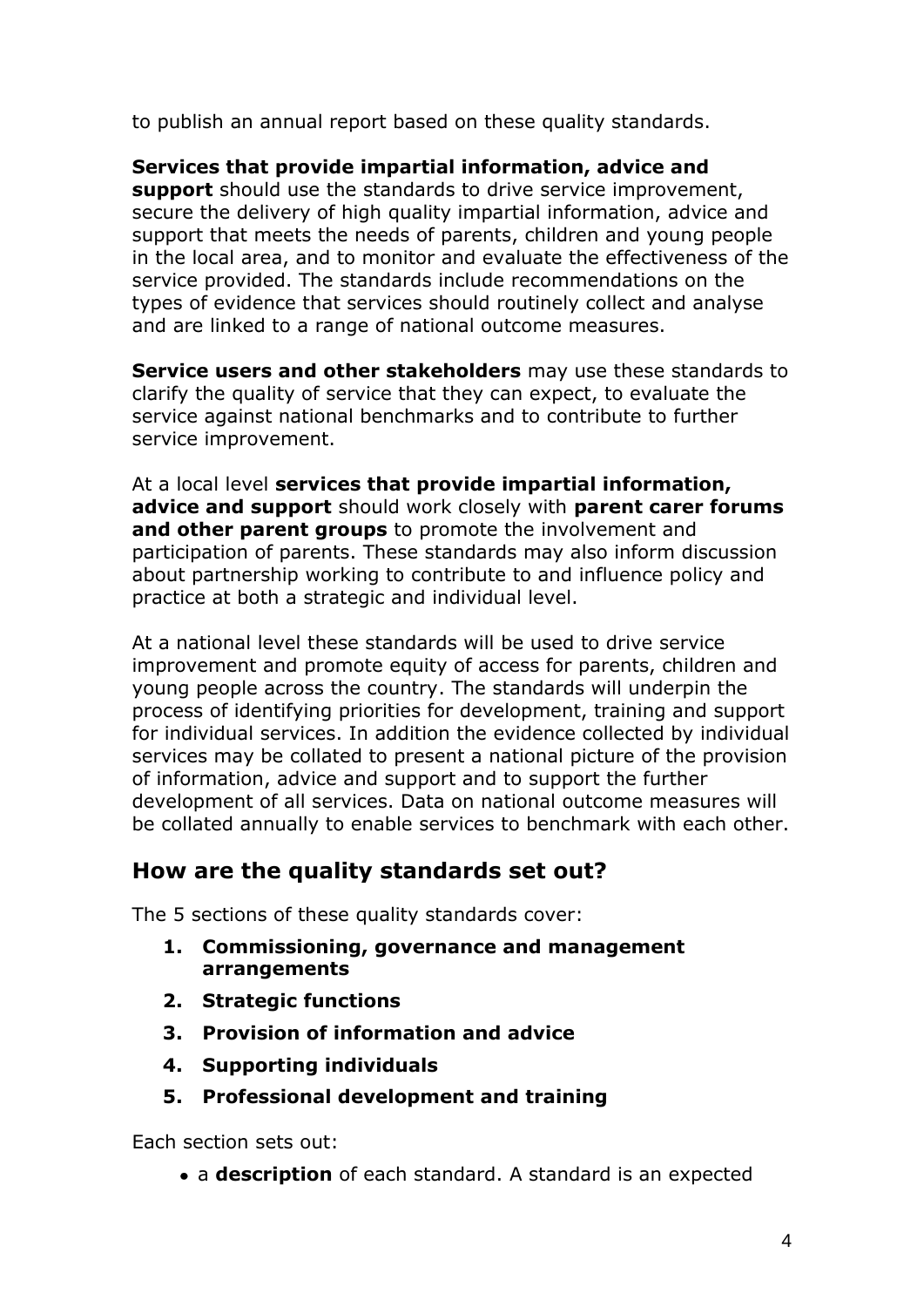level of quality or attainment.

- a **reference** (where applicable) to the relevant law, regulations or statutory guidance (including the SEND Code of Practice).
- examples of the **evidence** a service can provide to show that it has reached the standard. Such evidence may be included in the annual report of a service, should inform service development and might be required as part of an inspection or accreditation process. The list is intended to guide services in collecting key evidence of effective practice and is not exhaustive. There will be other forms of evidence that will also be useful.
- recommended types of **outcome assessment**. Outcome assessment is intended to show how much impact the service has on those that the service provides for – in other words what difference the service actually makes. Four key types of outcome assessment are listed because different types of outcome assessment will be needed for different purposes. Further information about outcome assessment is shown on page 14.

### **Why make a distinction between evidence and outcome assessment?**

Evidence can take many forms and in the context of these Quality Standards may include policy documents, service plans, numbers of staff completing training, examples of publications etc. These are important ways of evidencing that Quality Standards are met. However this type of evidence does not usually demonstrate what difference the service has actually made.

Outcome assessments are a particular kind of evidence that show what impact a service has.

For example Quality Standard 3.2 states that:

*Services providing information, advice and support in accordance with the SEND Code of Practice are accessible to all potential service users.* 

The evidence for this Quality Standard may include the service's equal opportunity and accessibility policies, data on the use made of different contact arrangements, the accessibility of information materials, the use made of translation services etc. However this information alone would not provide evidence of the extent to which such policies and practice have an impact on the accessibility of the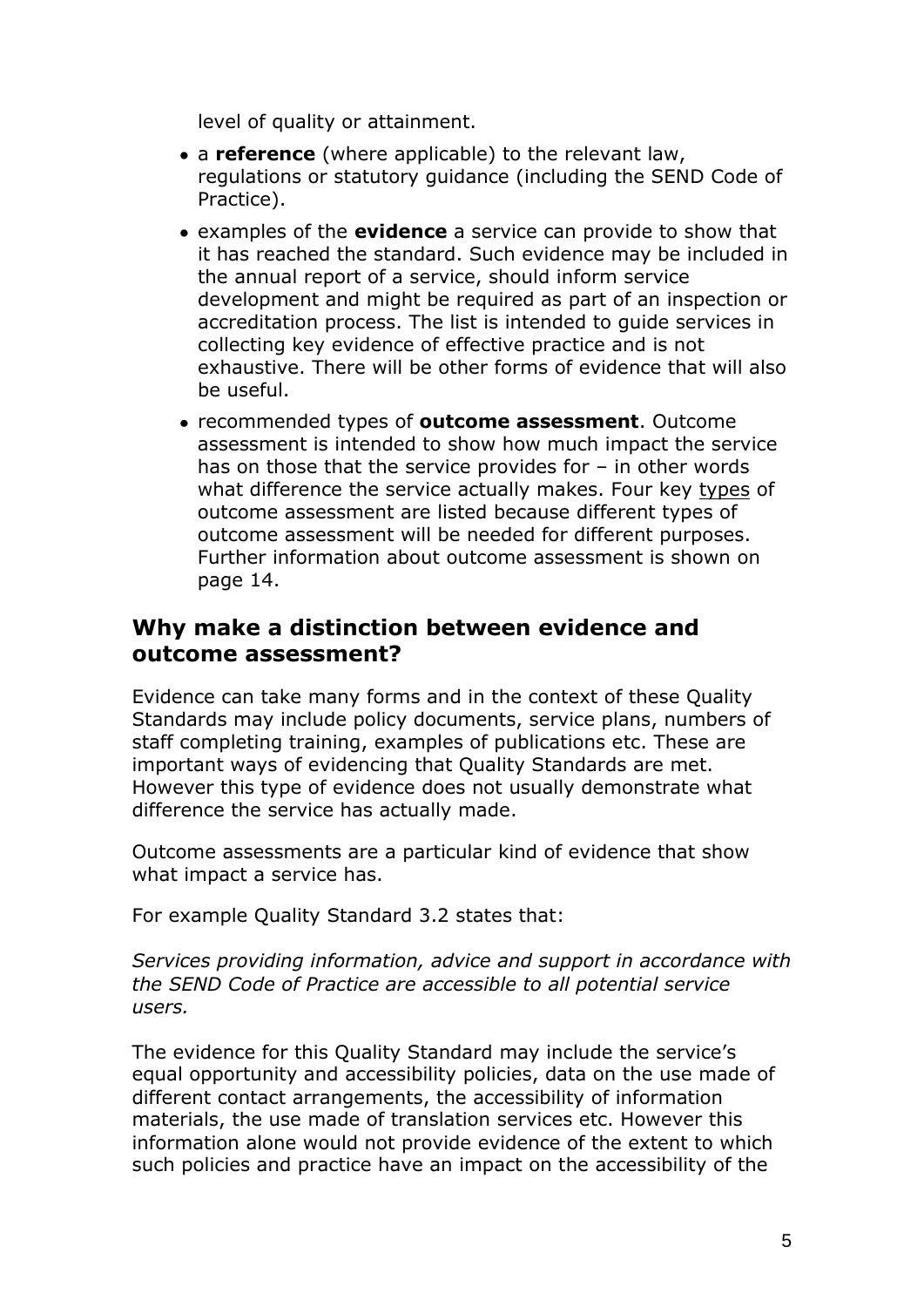service to potential users.

In addition to the kind of evidence listed above, outcome assessment of Quality Standard 3.2 might include a number of measures of 'service reach' – such as the number of services users as a percentage of the SEND population, the percentage of service users from minority/hard to reach groups, feedback from users of adapted or translated information materials etc.

The combination of information on the extent to which the Quality Standards are achieved and the impact of the service on service users will provide a powerful range of evidence to support the delivery and further development of high quality information, advice and support.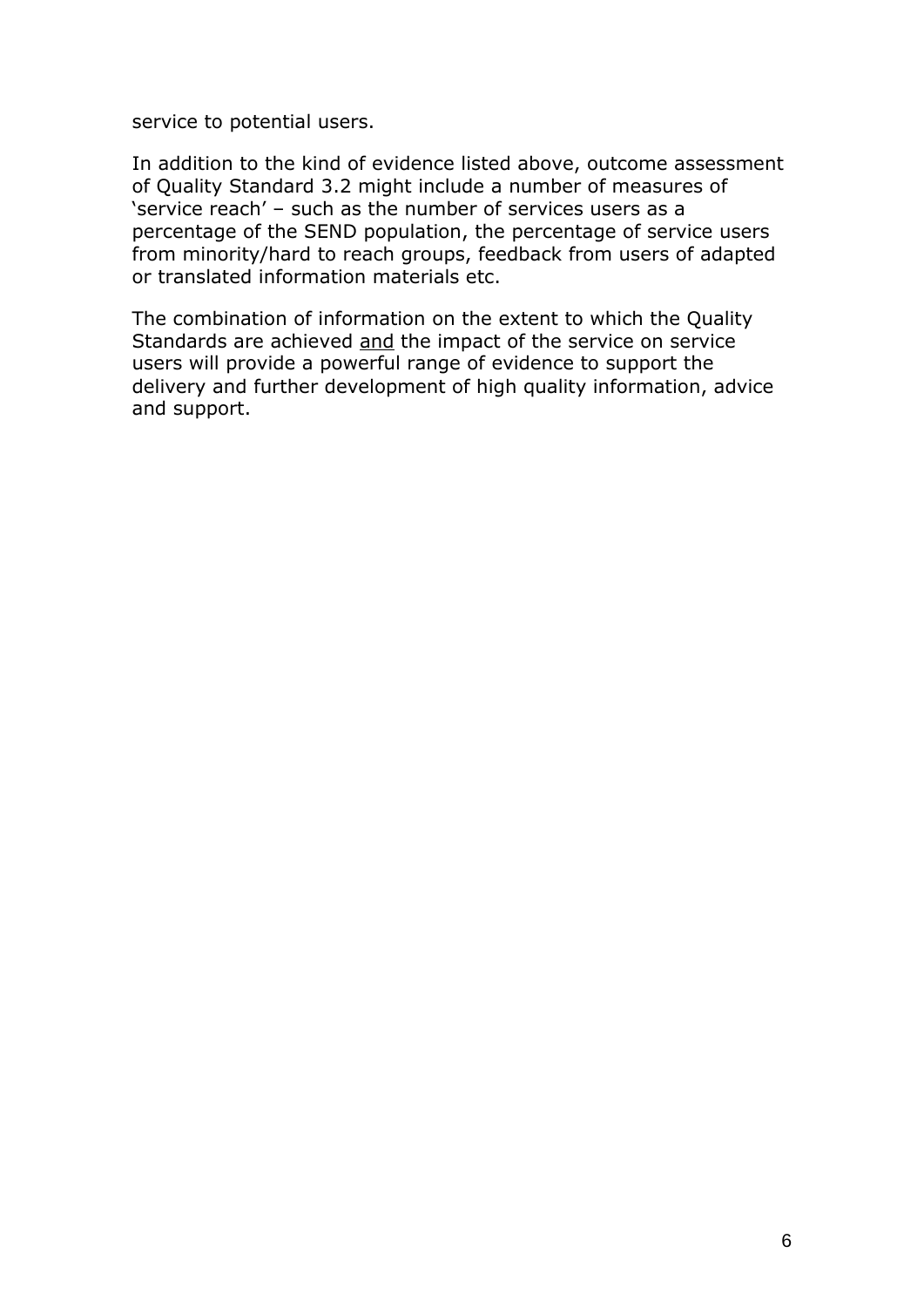## **Impartial information, advice and support in the SEND Code of Practice 0 - 25 years**

These Quality Standards support the SEND Code of Practice 0-25 years. They should always be read in conjunction with it. The standards include links to the relevant part of the law, regulations or guidance.

A key principle of the Code is that children, parents and young people should be involved in the identification, assessment and decision making about the provision to meet special educational needs or disabilities. The importance of participation and its implications are set out in sections 1.1 to 1.13 of the Code. In addition, parents and young people have specific rights to be involved in the statutory decision making processes that are set out in the Children and Families Act 2014.

Essential to the involvement of parents, children and young people is access to impartial information, advice and support. The provision of information, advice and support is a specific duty on local authorities described in Parts 19 and 32 of the Children and Families Act 2014. Furthermore, sources of information, advice and support must also be described in the Local Offer $3$ . The Code states:

- *2.1 Local authorities must arrange for children with SEN or disabilities for whom they are responsible, and their parents, and young people with SEN or disabilities for whom they are responsible, to be provided with information and advice about matters relating to special educational needs or disabilities, including matters relating to health and social care. This must include information, advice and support on the take-up and management of Personal Budgets. In addition, in carrying out their duties under Part 3 of the Children and Families Act 2014, local authorities must have regard to the importance of providing children and their parents and young people with the information and support necessary to participate in decisions.*
- *2.2 Local authorities must take steps to make these services known to children, their parents, and young people in their area; head teachers, proprietors and principals of schools or post 16 institutions in their area; and others where appropriate.*

<sup>&</sup>lt;u>.</u>  $3$  The Special Educational Needs and Disability Regulations 2014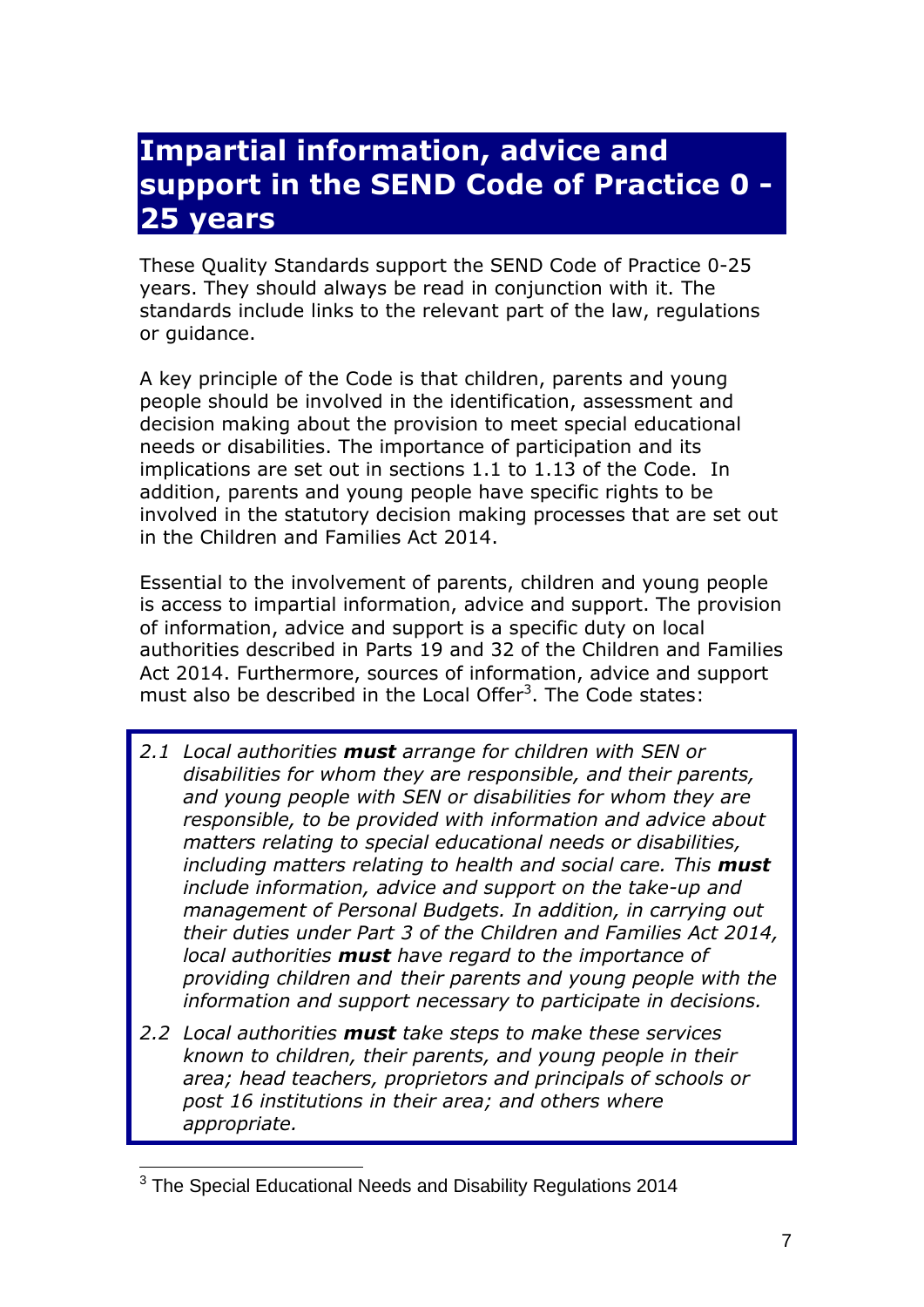*2.3 They must ensure that their Local Offer include details of how information, advice and support related to SEN can be accessed and how it is resourced.*

The Code also sets out the principles that should underpin the provision of the information, advice and support that **must** be available to children with SEN or disabilities and their parents, and to young people with SEN or disabilities.

- *2.8 When designing information, advice and support services, local authorities should take into account the following principles:*
- *The information, advice and support should be impartial and provided at arm's-length from the local authority and CCGs*
- *The information, advice and support offered should be free, accurate, confidential, and in formats which are accessible and responsive to the needs of users*
- *Local authorities should review and publish information annually about the effectiveness of the information, advice and support they provide, including customer satisfaction*
- *Staff providing information, advice and support should work in partnership with children, young people, parents, local authorities, CCGs and other relevant partners*
- *The provision of information, advice and support should help to promote independence and self advocacy for children, young people and parents*
- *Staff providing information, advice and support should work closely with their local Parent Carer Forum and other representative user groups (such as Youth Forums) to ensure that the views and experiences of children, young people and parents inform policy and practice.*

Gaining access to quality information, advice and support can be a challenge for parents, children and young people who may not be familiar with the law or the statutory guidance. The Code provides guidance on how such information, advice and support services should be made available, including:

*2.4 Information, advice and support should be provided through a dedicated and easily identifiable service. Local authorities have established Parent Partnership Services to provide information, advice and support to parents in relation to SEN. In addition, many local authorities provide or commission information,*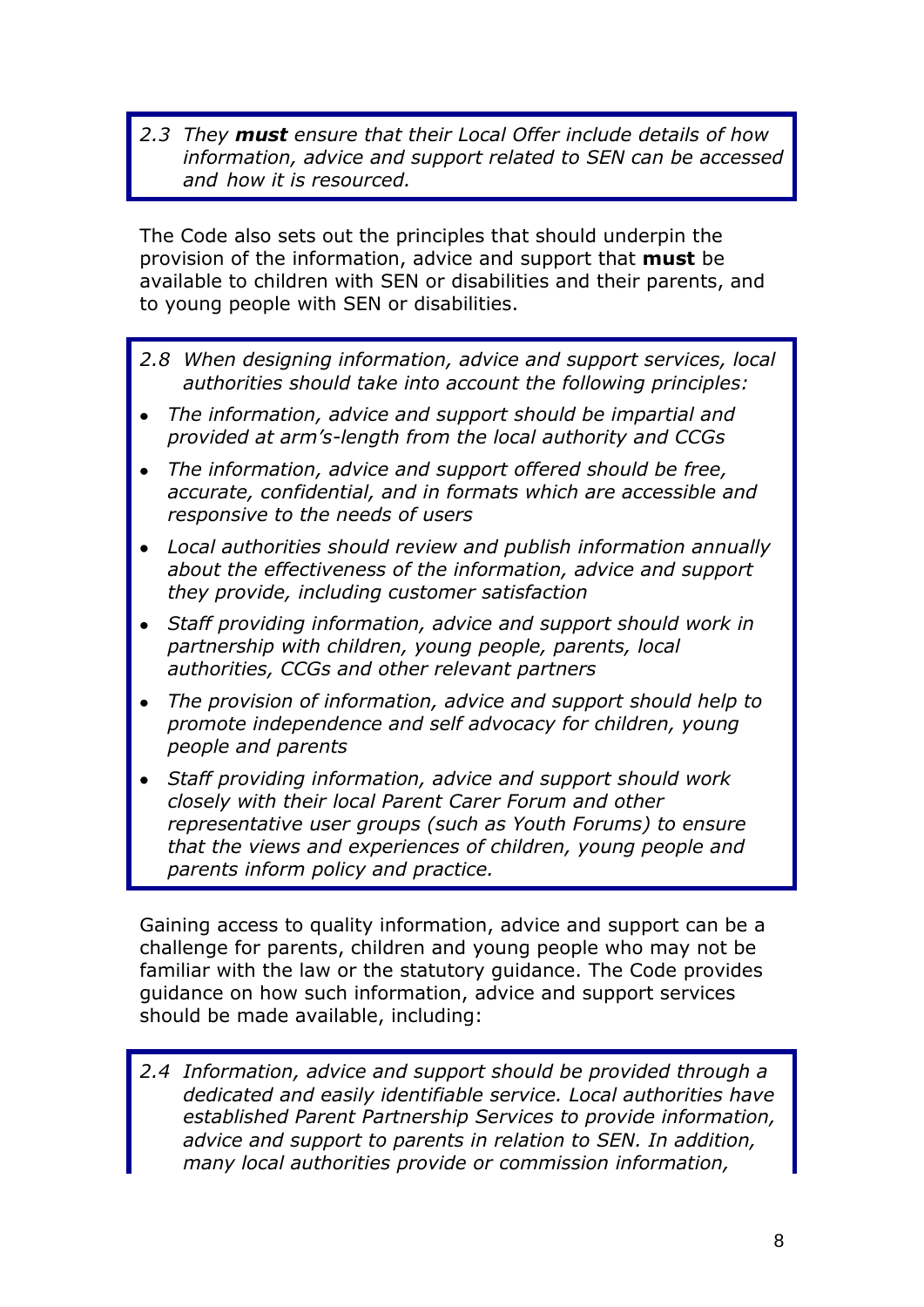*support services for young people. Local authorities should build on these existing services to provide the information, advice and support detailed in this chapter.*

*2.5 Information, advice and support services should be impartial, confidential and accessible and should have the capacity to handle face-to-face, telephone and electronic enquiries.*

The Code also describes the scope of the information, advice and support that should be offered.



 *person;*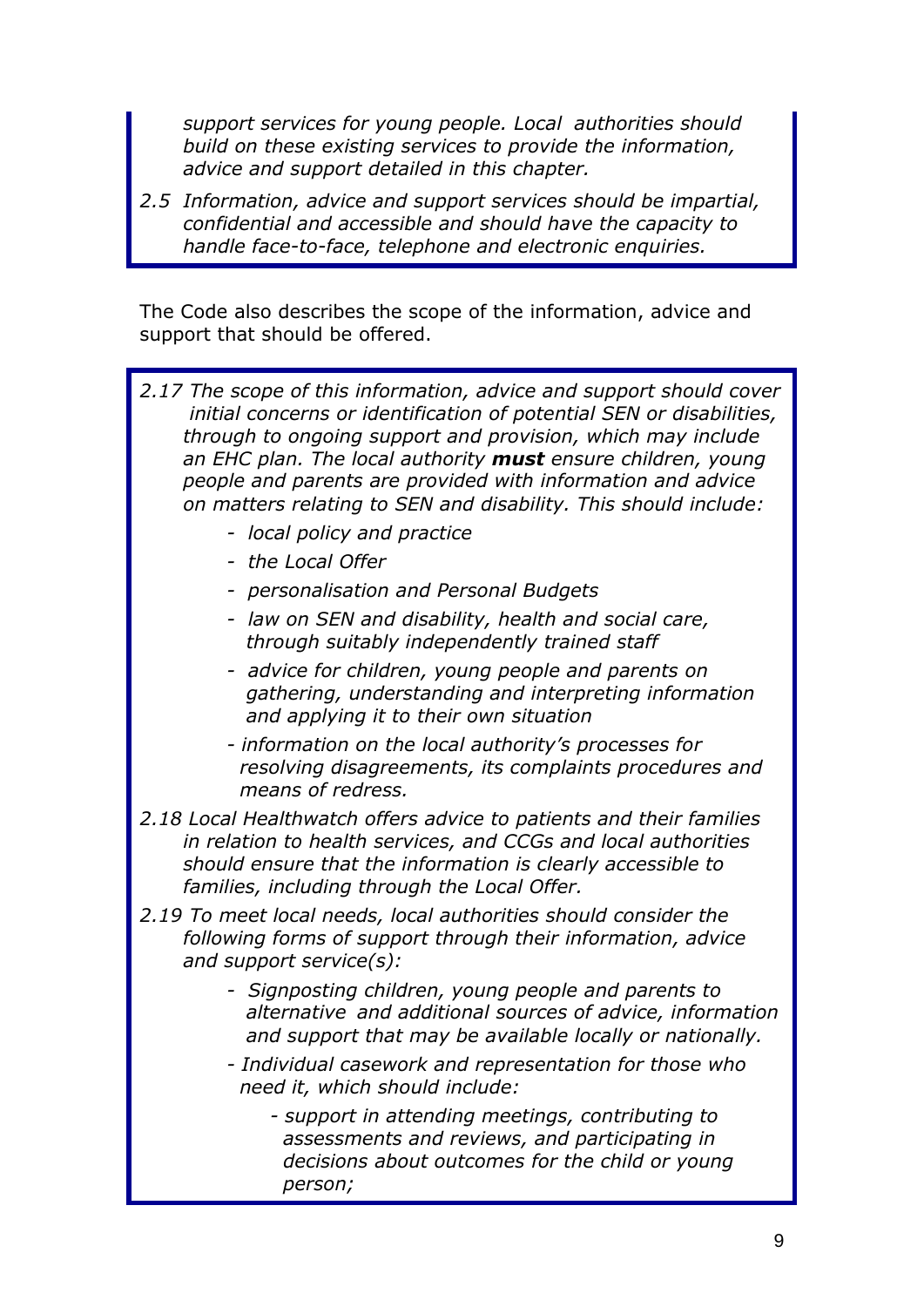| - directing children, young people, parents, and those<br>who support and work with them, to additional<br>support services where needed, including services<br>provided by the voluntary sector. These services<br>should include support relating to preparing for<br>adulthood, including housing support, careers advice<br>and employment support; and |
|-------------------------------------------------------------------------------------------------------------------------------------------------------------------------------------------------------------------------------------------------------------------------------------------------------------------------------------------------------------|
| - Help when things go wrong, which should include:                                                                                                                                                                                                                                                                                                          |
| - supporting children, young people and parents in<br>arranging or attending early disagreement resolution<br>meetings                                                                                                                                                                                                                                      |
| - supporting children, young people and parents in<br>managing mediation, appeals to the First Tier<br>Tribunal (Special Educational Needs and Disability),<br>exclusions and complaints on matters related to SEN<br>and disability                                                                                                                        |
| - making children, young people and parents aware of<br>the local authority's services for resolving<br>disagreements and for mediation, and on the routes<br>of appeal and complaint on matters related to SEN<br>and disability                                                                                                                           |
| - Provision of advice through individual casework and<br>through work with parent carer support groups, local<br>SEN youth forums or disability groups, or training<br>events.                                                                                                                                                                              |

While Chapter 2 of the Code sets out much of the detail of what the law requires with regard to information, advice and support, other significant references to the importance of working in partnership with parents and involving children and young people are included elsewhere, including Chapter 5 (*Early years providers*), Chapter 6 (*Schools*), Chapter 7 (*Further education*), Chapter 8 (*Preparing for adulthood from the earliest years*) and Chapter 9 (*Education, Health and Care needs assessments and plans*).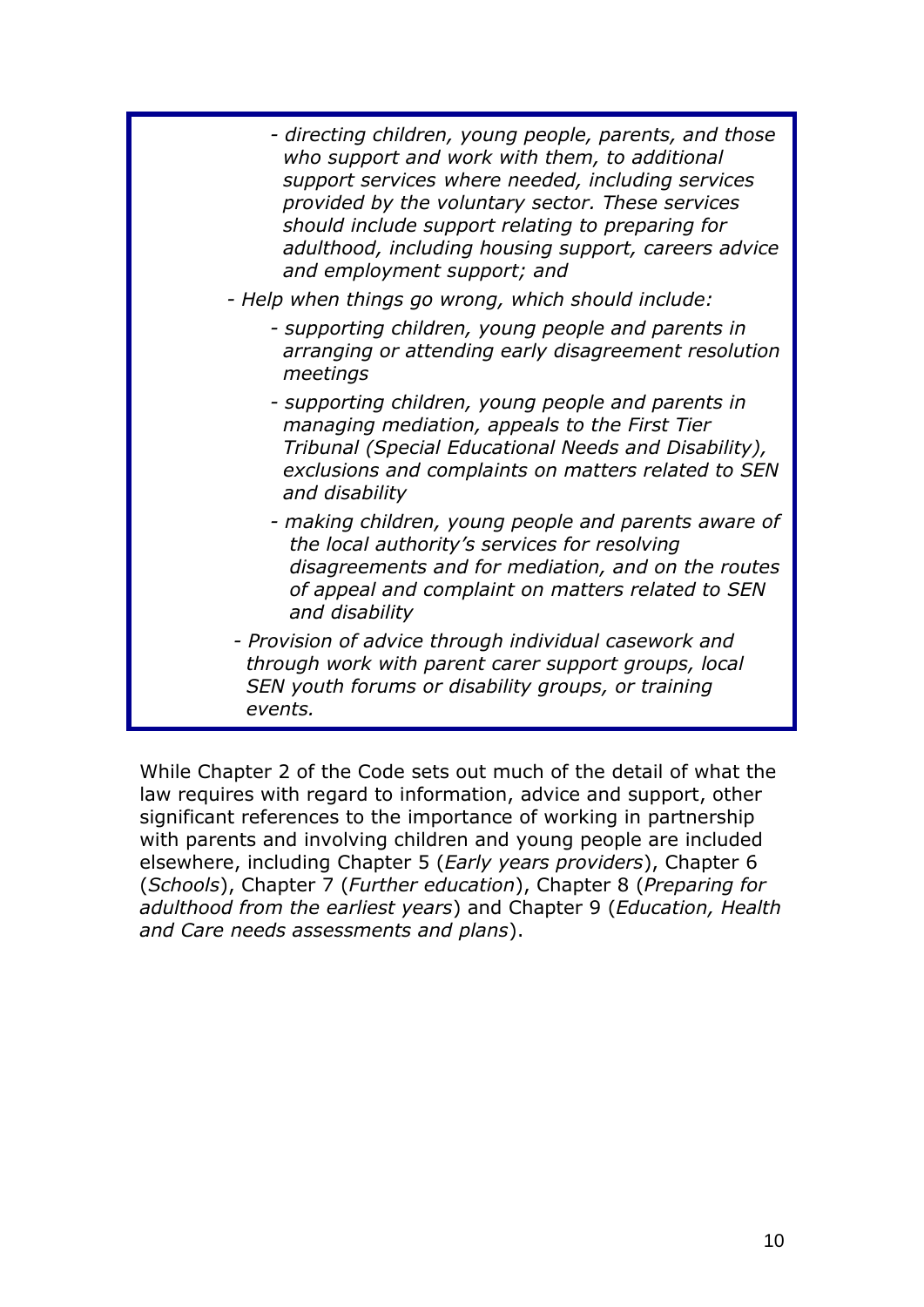# **The values on which these quality standards are based**

These standards are intended to support the provision of high quality, impartial information, advice and support for parents of children and young people with special educational needs and/or disabilities, and those children and young people themselves.

The key values on which they are based are:

- Parents, children and young people are entitled to high quality, impartial and accessible information, advice and support that are appropriate to their needs, extends their knowledge and maximises their involvement in decision making.
- The welfare of children and young people is paramount.
- Parents, children and young people must be treated with respect and should be at the heart of decision making processes that affect their lives.
- Work with parents, children and young people must be nonjudgemental and anti-discriminatory; differences must be respected and there should be equality of access regardless of ethnic origin, religious belief, gender, sexual orientation, age, disability or social background.
- Confidentiality and impartiality are key to providing services that parents and young people will trust.
- Parents should be encouraged and supported in making an active contribution to their child's education, health and care from the earliest opportunity. This should include an entitlement to share in and have an awareness of their child's progress, opportunities to be involved in the decisionmaking process relating to their child's education health, and care and involvement in joint meetings and reviews.
- Children and young people should be encouraged and supported in making an active contribution to the planning of their own education and support, with opportunities to take part in the decision-making processes, joint meetings and reviews that are appropriate to their needs and which maximises their participation.
- Support for parents, children and young people should be achieved by working in partnership with schools, the Local Authority, voluntary and statutory agencies.
- Parents and young people should have access to a range of support, including access to impartial advice and support.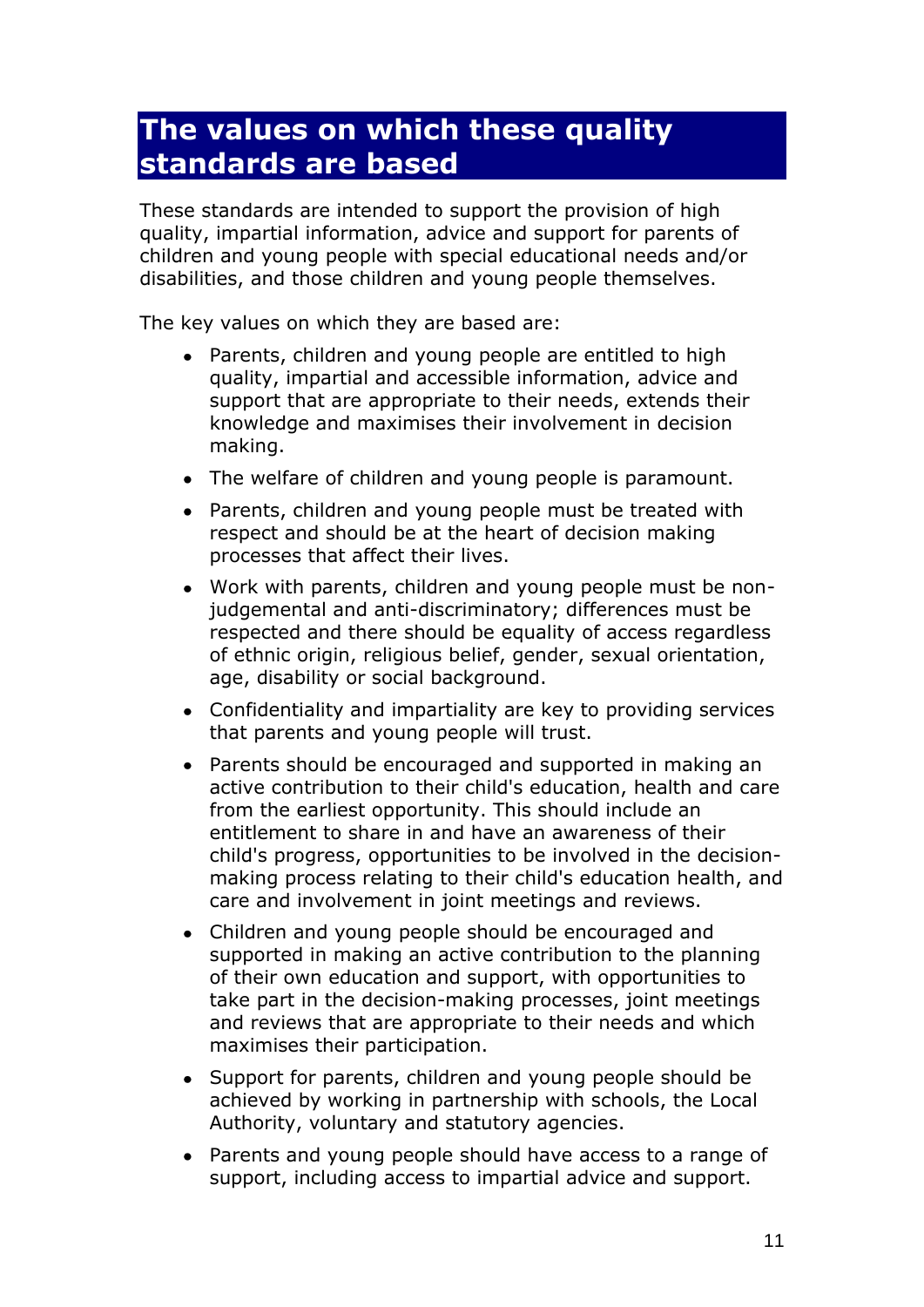This should be available from initial concerns or identification of possible special educational needs or disabilities, through assessment, decision making and review processes. This will include additional or different provision made by mainstream providers as well as statutory processes and Education, Health and Care Plans.

- Parents, children and young people should be supported to understand their rights, roles and responsibilities within the legislative frameworks that apply to special educational needs, disability and exclusion, and the wide range of options that are available for their education.
- Parents, children and young people should receive information and support in a timely manner and in a format suitable for them to access.
- Reflective practice (i.e. critically evaluating practice and learning through and from experience) should be an inherent part of providing information, advice and support for parents and young people. As part of this, services should seek the views of service users to inform, develop and improve their service delivery, and actively participate in networking with other services at a regional and national level.
- When working with other networks and organisations for the parents of children and young people with SEN and/or disability, there should be:
	- $\circ$  Shared belief in raising the quality of life, improving outcomes and opportunities for all disabled children and those with SEN and their families
	- o Clarity over each other's respective roles and responsibilities
	- o Commitment to working together to support, train and empower parents and young people to be their own voice, at both individual and strategic levels. Close collaboration between services providing information, advice and support, parent carer forums and other parent groups, and services supporting the participation of children and young people should be a high priority
	- o Acknowledgement of the development of each other's practice
	- o Communication that is open and honest and solution focussed
	- o Publicly supporting and championing each other.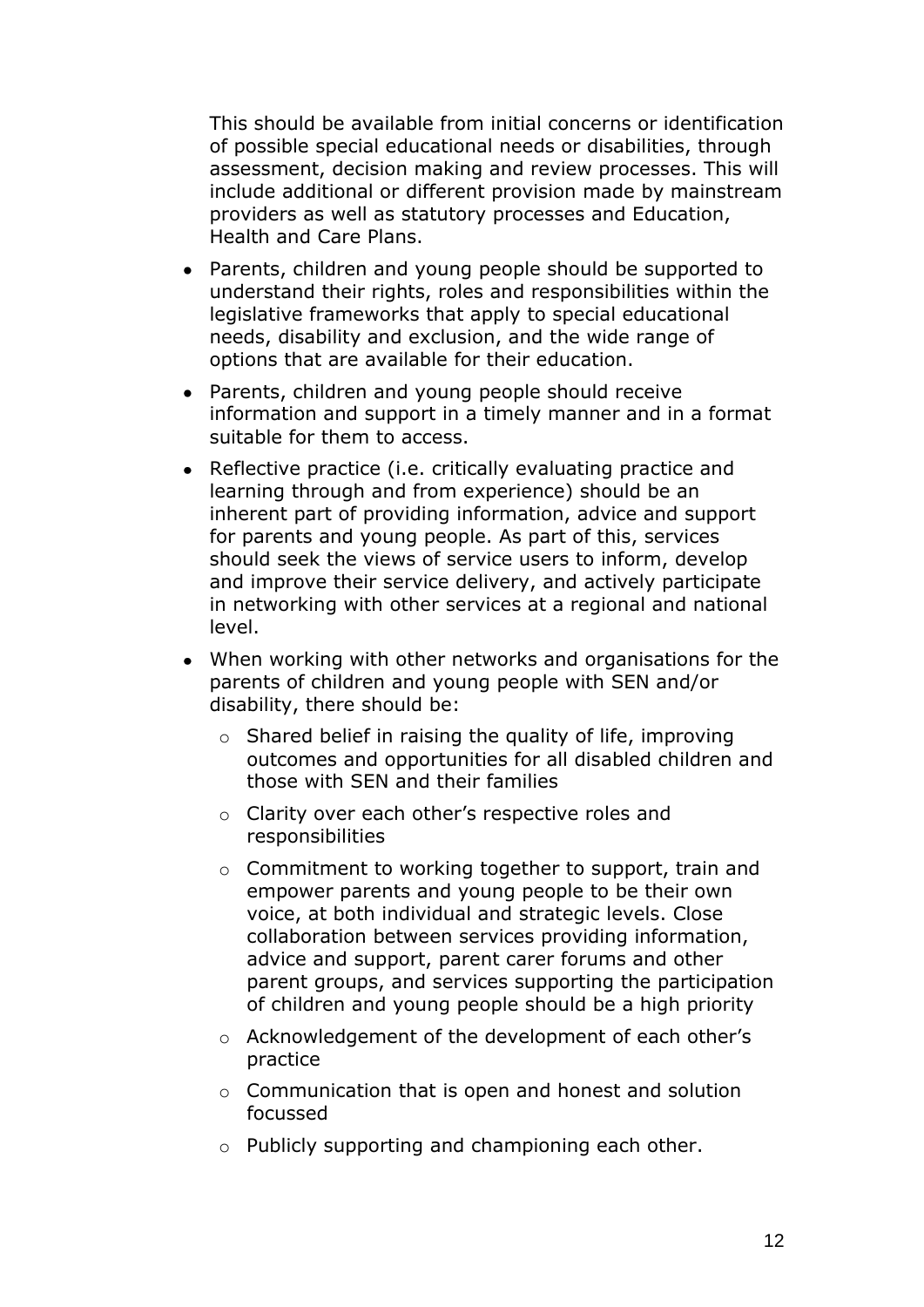These values are informed by a number of sources, which include:

Children's Workforce Development Council (2009) *The Way Forward: A functional map for Parent Partnership Services in England* 

Coventry Parent Partnership (2012) *Service Standards*

Department for Education *(2014) SEND Code of Practice*

Local Government Association (2012) *Establishing Local Healthwatch*

National Association of Family Information Services (2013) *Families First Standards* (2103)

National Parent Partnership Network and Contact a Family (2013) *Together is Better (*in particular the *Six principles of good joint working for parent carer forums and parent partnership services).*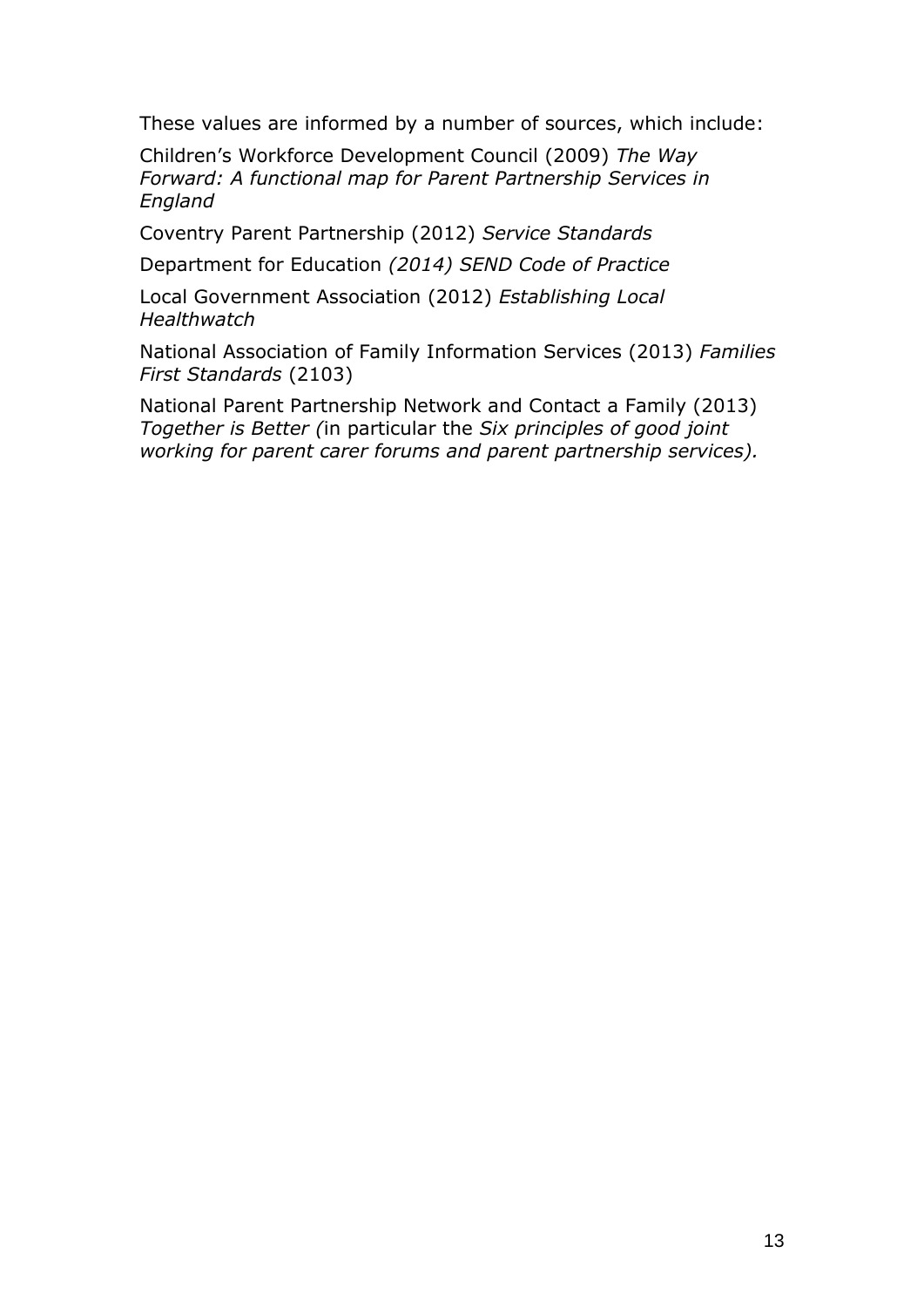### **Outcome assessment**

### **What is outcome assessment for?**

While standards set a quality framework to promote and support the delivery of good practice they do not necessarily show what the impact of information, advice and support is on those that use these services.

Outcome assessment is an additional form of evidence that is intended to show what sort of impact the service has on those that the service provides for – in other words **what difference the service actually makes**. It follows that the assessment of outcomes should be closely related to the aims and objectives of the service. Collecting and analysing information on outcomes is critical to the effective planning, monitoring and evaluation of service delivery. This information is therefore important for those responsible for commissioning, for managers, for staff and for service users.

Outcome data is also potentially useful for benchmarking with other services, to identify particular service strengths and areas for improvement. However this requires that the data being collected is in a similar format and enables comparison to be made.

### **What outcome assessments are relevant for Information, Advice and Support Services?**

There are potentially many ways of assessing outcomes, but all will involve the collection of outcome evidence.

**Hard evidence** can usually be quantified and in its raw form is less dependent on interpretation e.g. actual numbers, percentages, ratios.

**Soft evidence** will usually be qualitative and maybe more dependent on interpretation, e.g. opinion, case study.

Both forms of evidence are valid. Used in combination they can provide a rounded picture of the impact that the service has.

Outcome evidence needs to be collected systematically, but the frequency and intensity with which this is done needs to be fit for purpose. Some forms of outcome evidence may be sampled rather than collected each and every time a service is delivered. Some forms of outcome evidence may be collected annually, others much more frequently.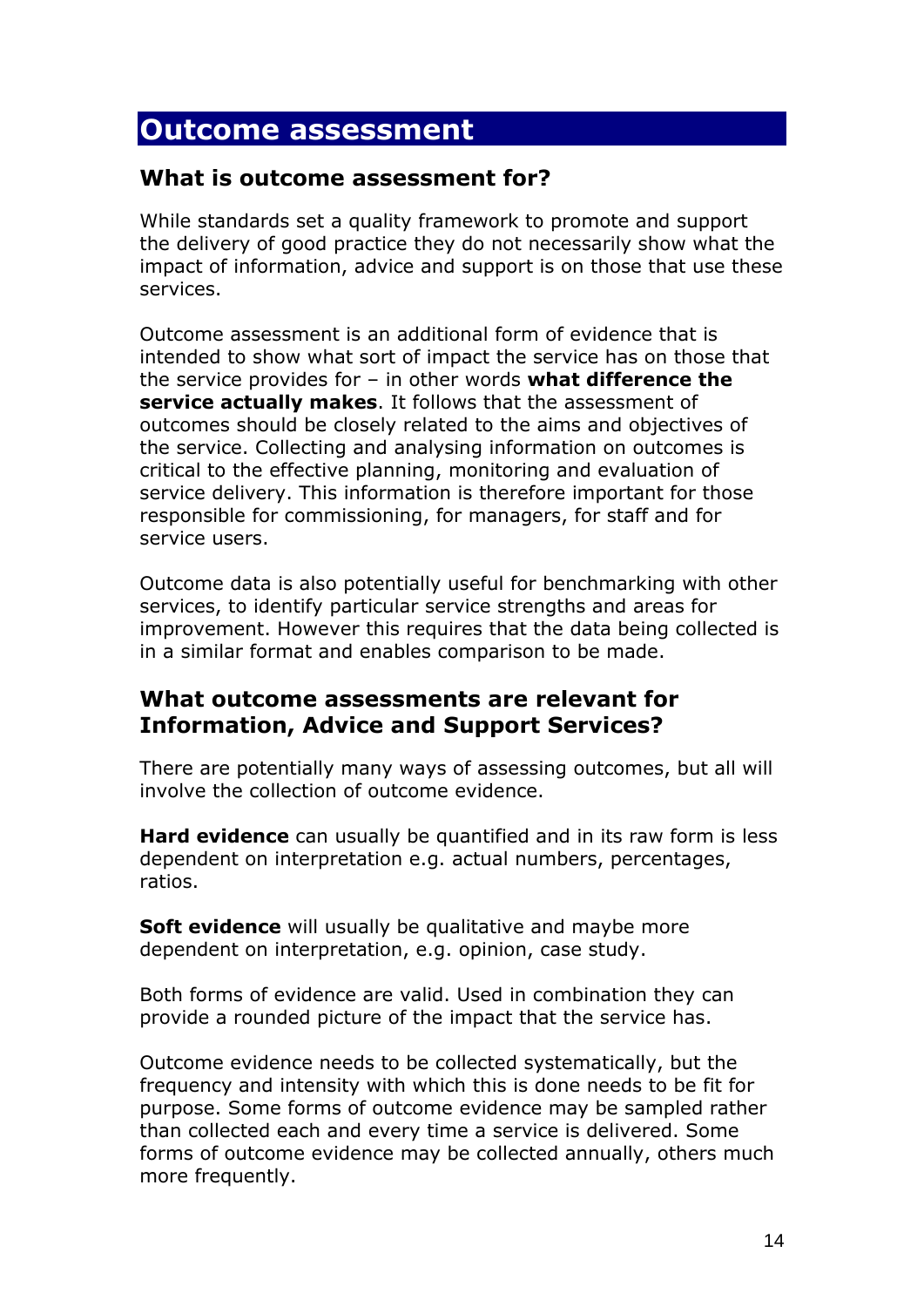Four key types of outcome assessments are shown in these quality standards for Information, Advice and Support Services.

#### **Feedback from service users**

Feedback from service users is most simply gained by the use of a questionnaire that asks service users to rate on a scale various aspects of the service that they have received. This is likely to include feedback on promptness, impartiality, relevance, impact on service users' knowledge, skills and confidence, and overall satisfaction.

In addition service users may give feedback through telephone interview, focus groups, suggestion boxes, complaints procedures, etc.

#### **Impact on policy or practice**

Ratings collected by feedback from service users and other stakeholders on the extent to which the information, advice and support provided by the service results in changes to policy and practice.

Examples of changes in policy or practice that result from the involvement of the staff providing information, advice and support.

Examples of changes in policy or practice as a result of participation or involvement of service users, where this is linked to the advice and support offered by the service.

Number of service users nominated by the service to represent parents or young people on strategic/management groups

#### **Involvement of service users in decision making**

Ratings collected by feedback from service users and other stakeholders on the extent to which service users have been involved in planning and decision making as a consequence of the information, advice and support provided by the service.

Case study examples of service users' involvement in planning and decision making.

#### **Service reach**

Number of service users as a percentage of the SEND population and those with an EHC Plan.

Percentage of service users from minority/hard to reach groups.

Examples of increased engagement of particular groups of service users as a result of targeted initiatives.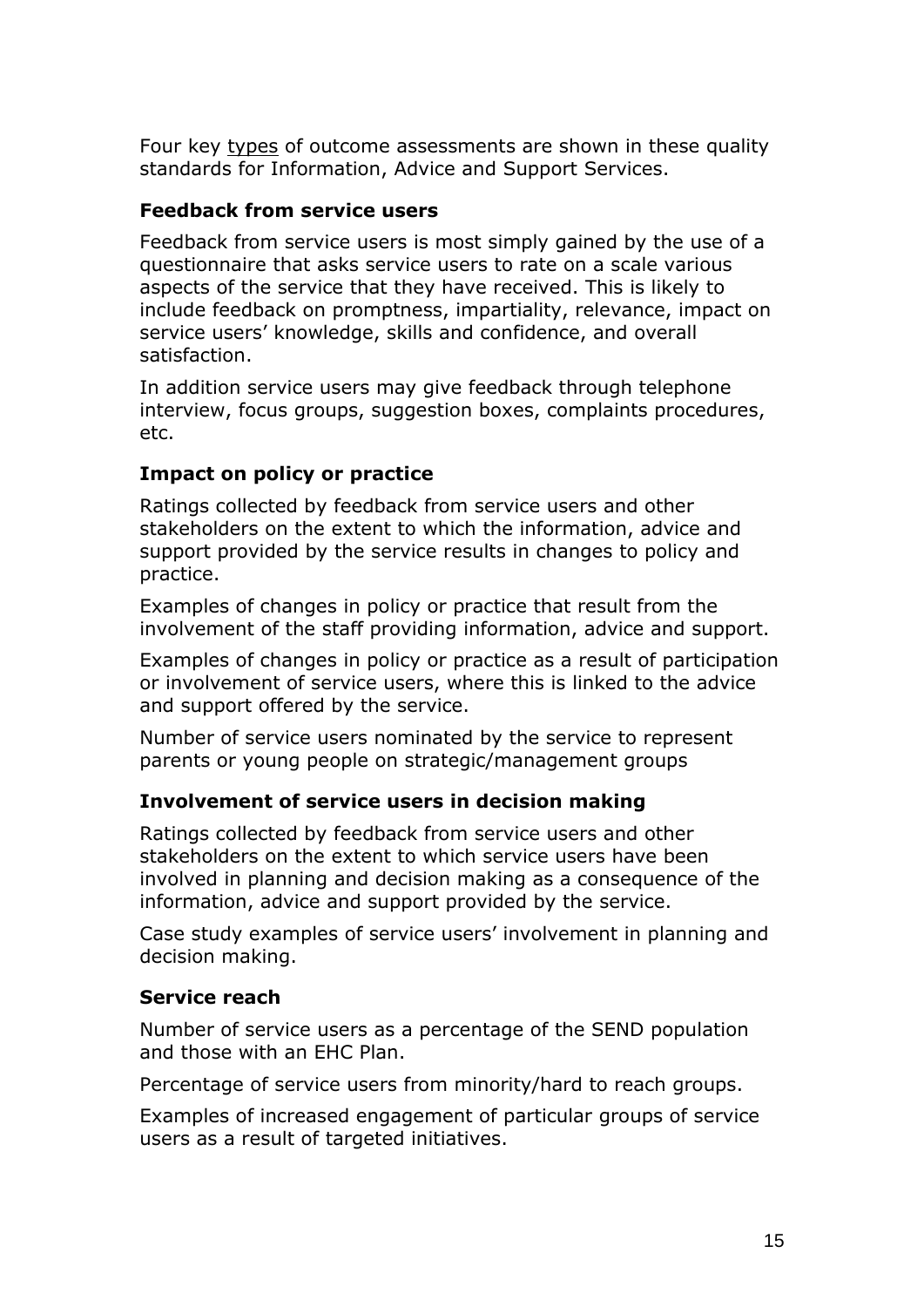#### **Other measures**

Services may wish to use other types of outcome assessment related to specific aims and objectives in their Service Development Plan. For example a service may wish to assess the impact of the use of a new policy or a change to record keeping procedures. However these sort of outcome measures are likely to be unique to a particular service.

#### **National outcome assessment**

All Local Authorities have a duty to provide information, advice and support in accordance with the Children and Families Act 2014 and the associated statutory guidance. These standards are designed to provide a national quality framework that supports these duties. It follows that a range of national outcome measures will assist Local Authorities and services that provide information, advice and support in accordance with the Code to monitor the effectiveness of the services provided, identify and share best practice and strive for continuous improvement.

A set of national outcome measures based on the four key types listed above will be developed during 2014 and made available to support the implementation of these standards.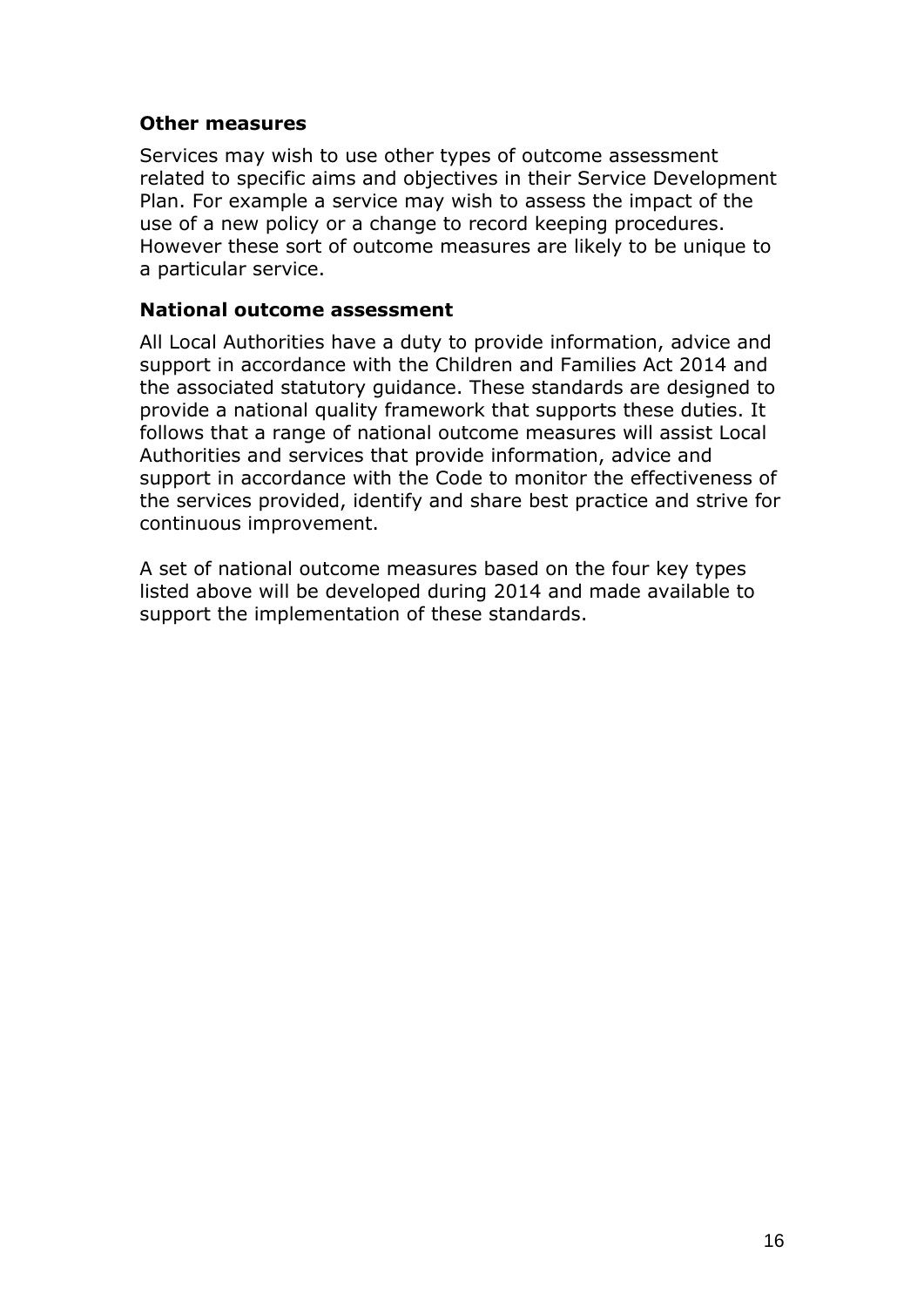# **Quality Standards for providing impartial information, advice and support**

| <b>Section</b>  | <b>Commissioning, governance and management arrangements</b>                                                                                                                                                                                                                                                                                                                                                                                                                                                                                                                                         |                                                                                                                                      |                                                                                                                                                                                                                                                                                                                                                                                          |                                                                 |  |  |
|-----------------|------------------------------------------------------------------------------------------------------------------------------------------------------------------------------------------------------------------------------------------------------------------------------------------------------------------------------------------------------------------------------------------------------------------------------------------------------------------------------------------------------------------------------------------------------------------------------------------------------|--------------------------------------------------------------------------------------------------------------------------------------|------------------------------------------------------------------------------------------------------------------------------------------------------------------------------------------------------------------------------------------------------------------------------------------------------------------------------------------------------------------------------------------|-----------------------------------------------------------------|--|--|
| <b>Standard</b> | <b>Description</b>                                                                                                                                                                                                                                                                                                                                                                                                                                                                                                                                                                                   | <b>Link to SEND</b><br><b>Framework</b>                                                                                              | <b>Examples of evidence</b>                                                                                                                                                                                                                                                                                                                                                              | <b>Recommended types of</b><br>outcome assessment <sup>4*</sup> |  |  |
| 1.1             | The Information, Advice and Support<br>Service (IASS) is commissioned in<br>accordance with the SEND Code of<br>Practice, through the joint<br>arrangements LAs and CCGs must<br>have to consider and agree the<br>information and advice to be<br>provided. The commission should<br>secure the provision of impartial,<br>confidential and relevant information,<br>advice and support to:<br>• the parents of children and young<br>people between 0 and 25 years<br>who have, or may have, SEN or a<br>disability<br>children and young people who<br>have, or may have, SEN or a<br>disability. | C&F Act<br>Clause 26<br><b>SEND Regs</b><br>9<br><b>SEND Regs</b><br>Schedule 2<br>Clause 15<br>CoP <sub>2.6</sub><br><b>CoP 2.7</b> | • Agreed commissioning<br>process based on an<br>assessment of need,<br>specifying what<br>information, advice and<br>support are to be<br>provided, by whom and<br>how it is to be provided<br>• A service level agreement<br>with the Local<br>Authority/CCG based on<br>national quality standards<br>setting out the<br>expectations of both the<br>service and its<br>commissioners | • Service reach                                                 |  |  |

 4 See page 14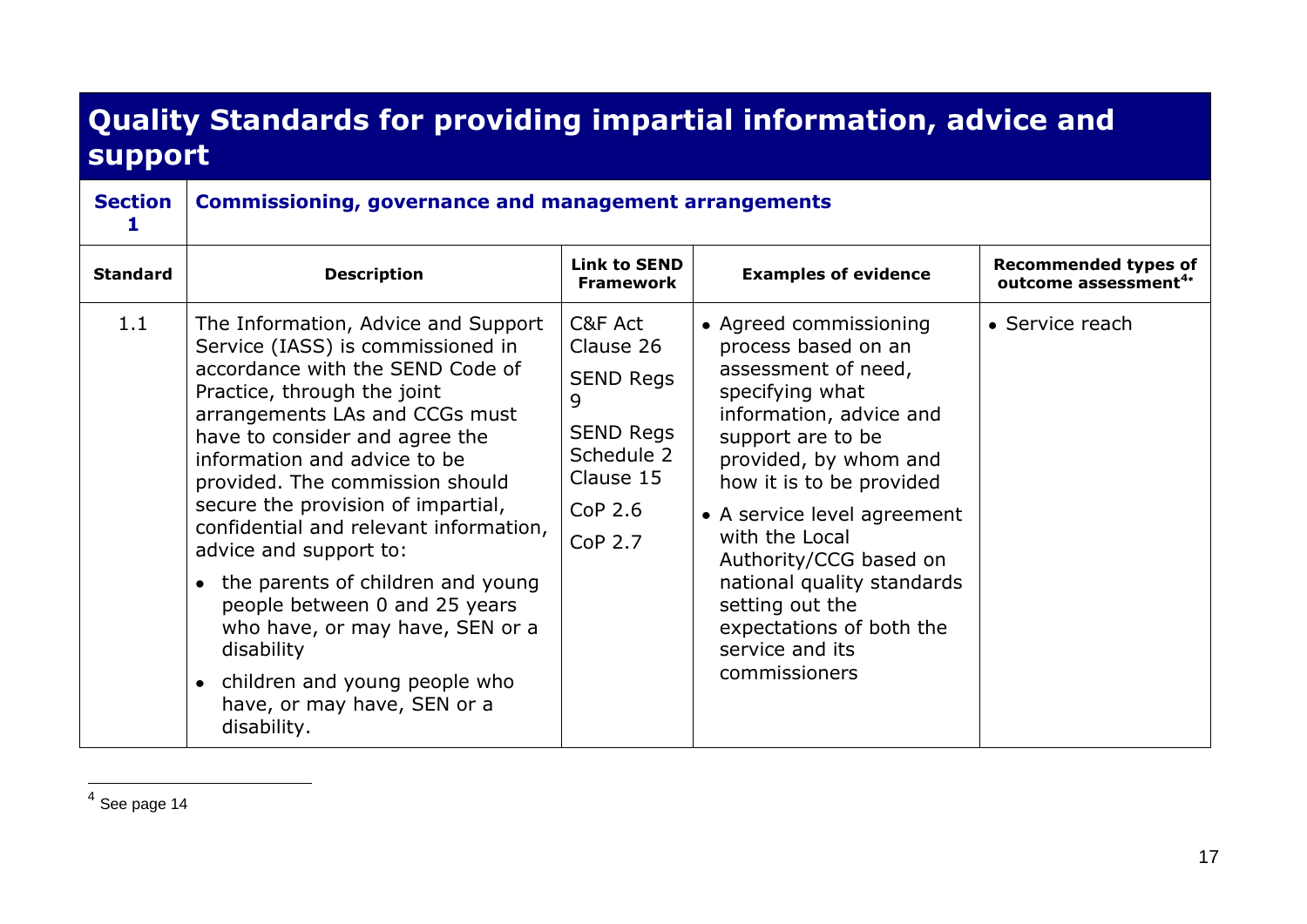| 1.2 | The IASS has its own identity and<br>branding and is a dedicated and<br>easily identifiable service. It is, and is<br>seen to be, separate from other LA<br>services and functions. | <b>CoP 2.4</b><br><b>CoP 2.5</b> | • The IASS is located in<br>premises separately from<br>the LA SEN teams, and<br>ideally not in the main LA<br>or CCG premises<br>• The IASS having a distinct<br>service identity, logo, and<br>style<br>• The IASS has a delegated<br>and ring fenced budget<br>• The IASS has a separate<br>phone line from any other<br>LA service/function<br>• Service impartiality policy<br>• Service confidentiality<br>policy<br>• A steering or management<br>group | • Feedback from<br>service users                                                                                                   |
|-----|-------------------------------------------------------------------------------------------------------------------------------------------------------------------------------------|----------------------------------|----------------------------------------------------------------------------------------------------------------------------------------------------------------------------------------------------------------------------------------------------------------------------------------------------------------------------------------------------------------------------------------------------------------------------------------------------------------|------------------------------------------------------------------------------------------------------------------------------------|
| 1.3 | The governance arrangements for the<br>IASS are based on clear lines of<br>accountability and promote service<br>user involvement.                                                  | CoP 2.6<br><b>CoP 2.7</b>        | • Evidence of a clear<br>management structure,<br>including, where<br>appropriate, advisory or<br>steering group<br>membership with service<br>user involvement<br>• Annual report<br>• Examples of service user<br>involvement in planning                                                                                                                                                                                                                    | • Feedback from<br>service users<br>• Impact on policy or<br>practice<br>• Participation of<br>service users in<br>decision making |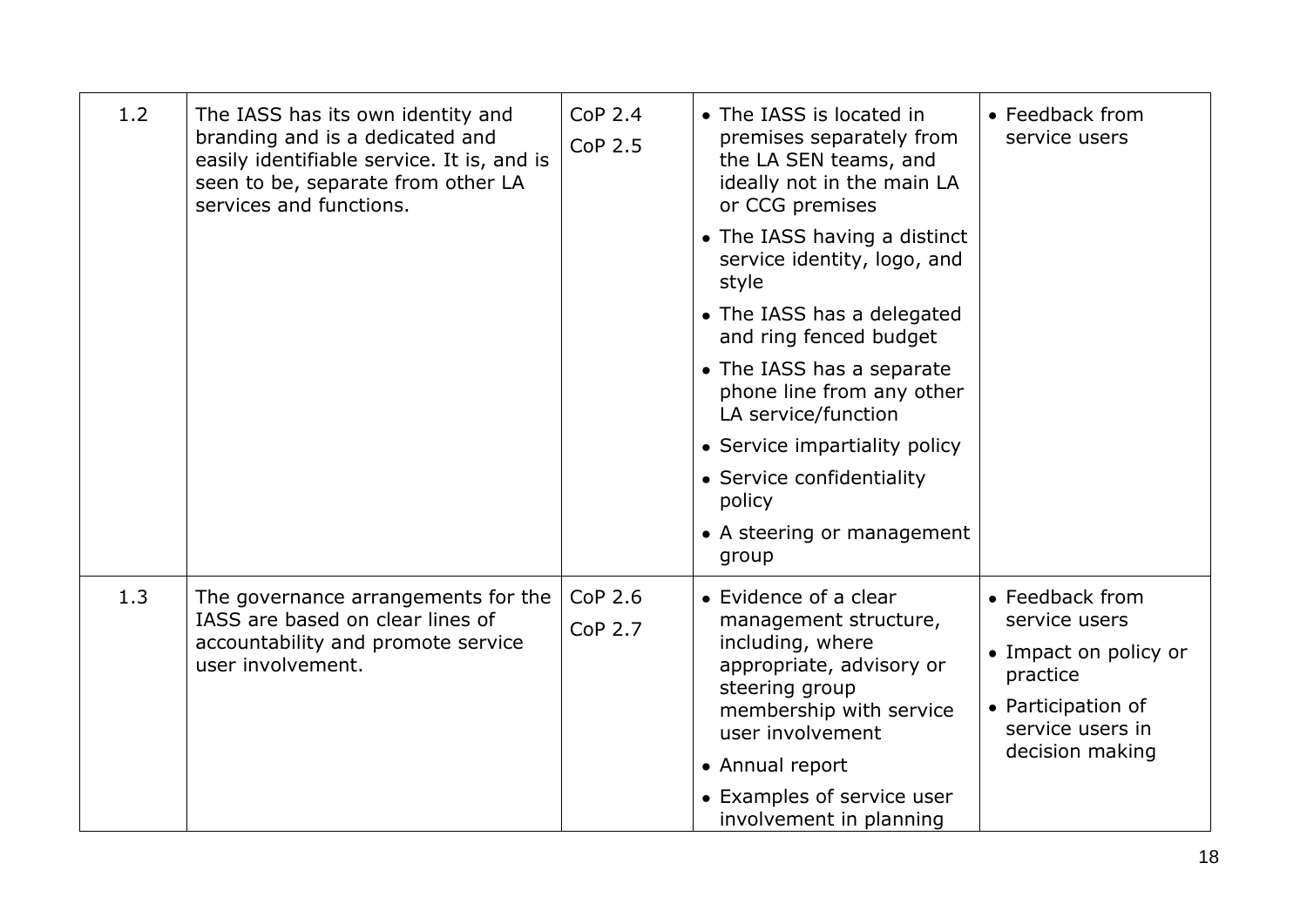|     |                                                                                                                                                  |                                                                       | and review of the services<br>provided                                                                                                                                                                                                                                                                                                                                                                                                                                                                                                                                                                                |                                                                                                                                                       |
|-----|--------------------------------------------------------------------------------------------------------------------------------------------------|-----------------------------------------------------------------------|-----------------------------------------------------------------------------------------------------------------------------------------------------------------------------------------------------------------------------------------------------------------------------------------------------------------------------------------------------------------------------------------------------------------------------------------------------------------------------------------------------------------------------------------------------------------------------------------------------------------------|-------------------------------------------------------------------------------------------------------------------------------------------------------|
| 1.4 | The IASS is planned, monitored,<br>reviewed and evaluated, and prompt<br>actions are taken to improve services<br>and meet service users' needs. | <b>SEND Regs</b><br>9<br><b>CoP 2.7</b><br><b>CoP 2.8</b><br>CoP 2.17 | • Service level agreement<br>for the IASS, based on an<br>assessment of need<br>• Description of how such<br>services provide access<br>and ensure continuity of<br>support from 0-25<br>through a "dedicated and<br>easily identifiable service"<br>• Terms of reference agreed<br>by stakeholders (including<br>commissioners, service<br>users, and other<br>providers).<br>• Service Development Plan<br>(reviewed annually) with<br>specified improvement<br>targets<br>• Analysis of service users'<br>needs and priorities<br>• Analysis of staff needs and<br>continuing professional<br>development provided | • Feedback from<br>service users<br>• Impact on policy or<br>practice<br>• Participation of<br>service users in<br>decision making<br>• Service reach |
| 1.5 | Service managers provide training,<br>supervision and support for staff<br>offering information, advice and                                      | <b>CoP 2.9</b><br>CoP 2.11                                            | • Service Development Plan<br>• Supervision policy                                                                                                                                                                                                                                                                                                                                                                                                                                                                                                                                                                    | • Feedback from<br>service users<br>• Participation of                                                                                                |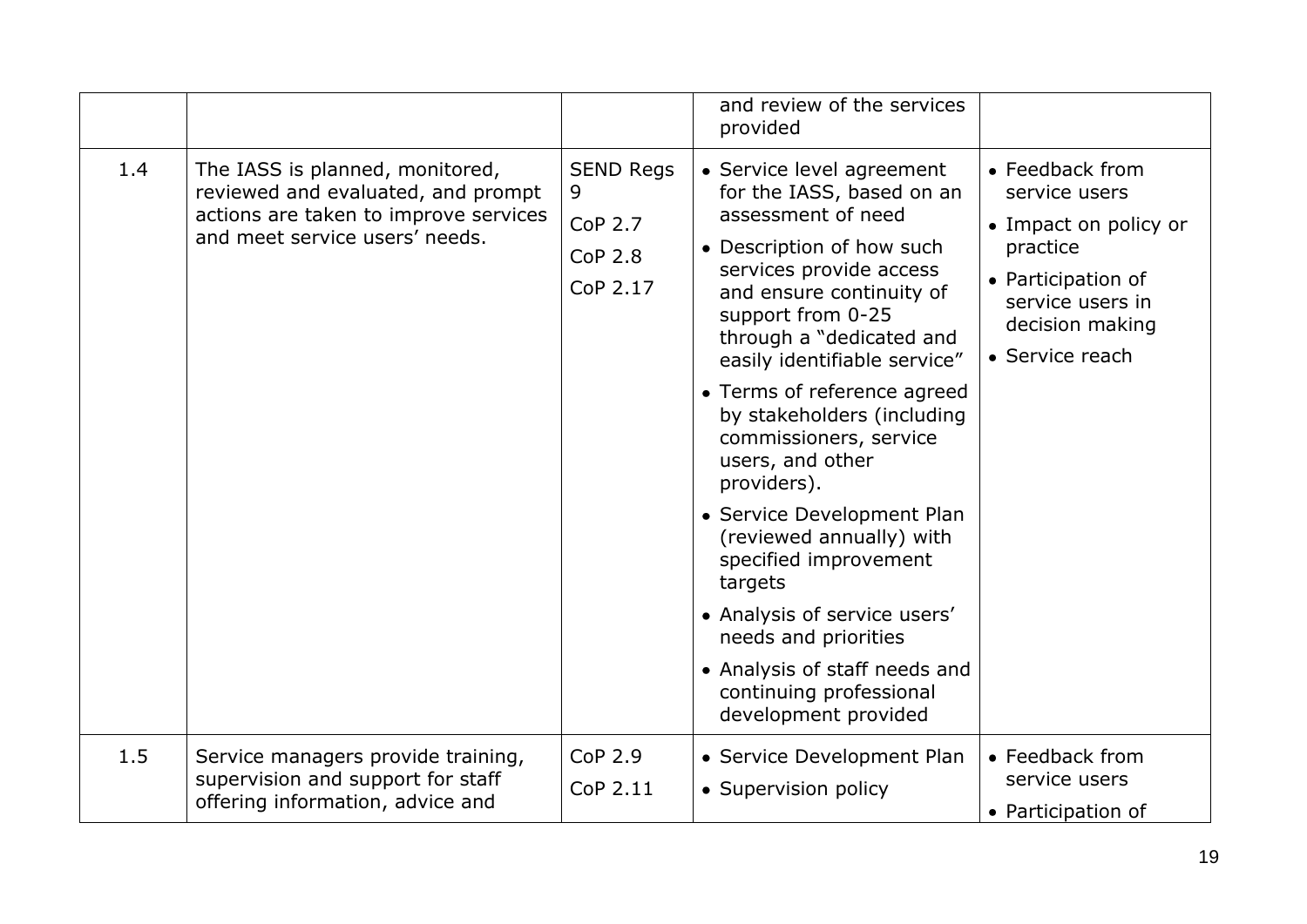|     | support, including (where relevant)<br>independent supporters and<br>volunteers.                                                                                                                                                                                                               | CoP 2.15                                                      | • Service Continuing<br>Professional Development<br>Plan                                                                                                                                                                                                                                  | service users in<br>decision making |
|-----|------------------------------------------------------------------------------------------------------------------------------------------------------------------------------------------------------------------------------------------------------------------------------------------------|---------------------------------------------------------------|-------------------------------------------------------------------------------------------------------------------------------------------------------------------------------------------------------------------------------------------------------------------------------------------|-------------------------------------|
| 1.6 | The IASS complies with current<br>safeguarding children legislation and<br>guidance. All staff, independent<br>supporters and volunteers who may<br>have contact with children and young<br>people are trained in, and have<br>accurate and up to date knowledge<br>of, safeguarding children. | Working<br>Together to<br>Safeguard<br>Children<br>(DfE 2013) | • Service safeguarding<br>children policy and<br>procedures<br>• All staff, independent<br>supporters and volunteers<br>who have contact with<br>children and young people<br>are trained in local and<br>national safeguarding<br>procedures<br>• All relevant staff have<br>DBS checks. |                                     |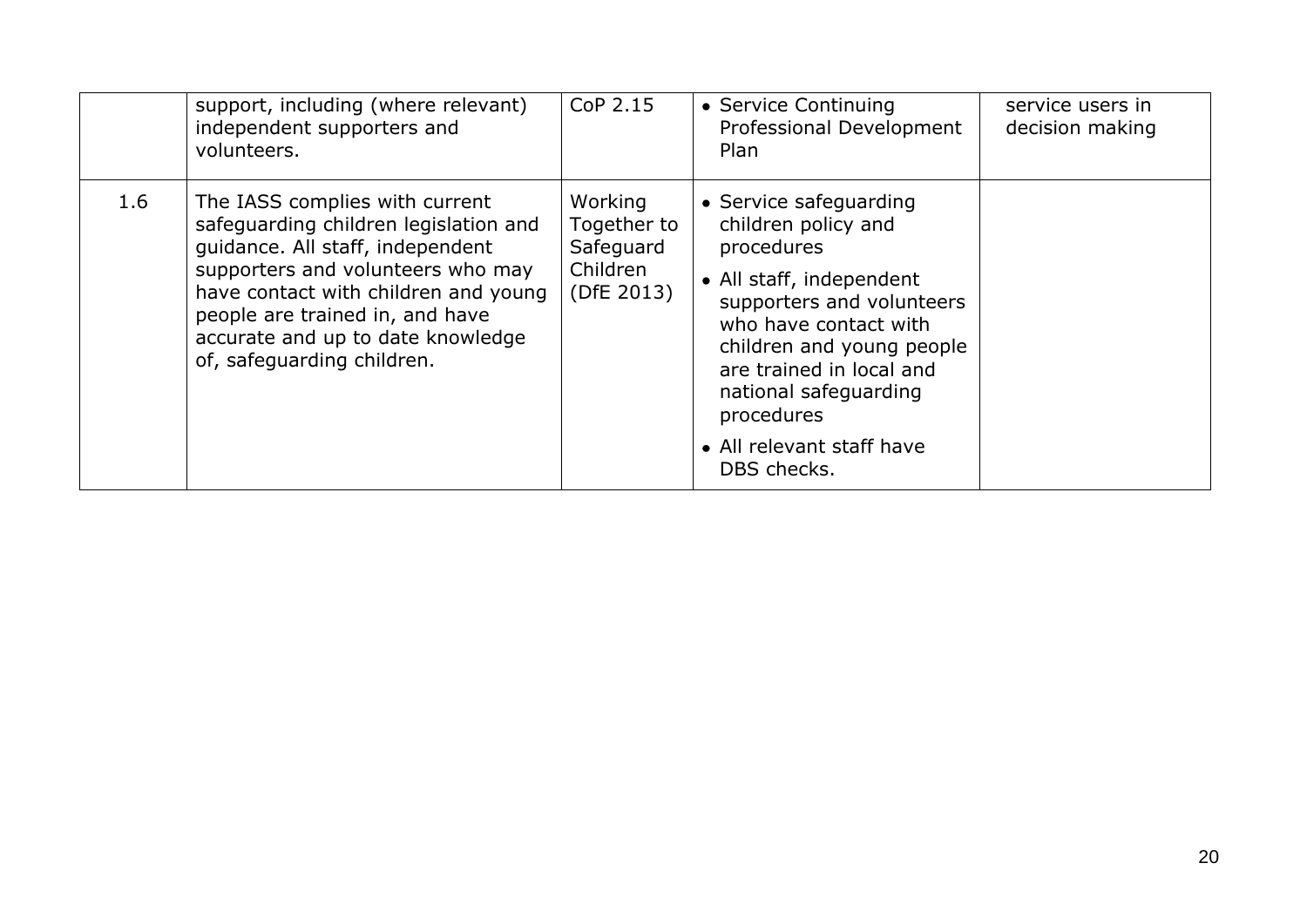| <b>Section</b>  | <b>Strategic functions</b>                                                                                                                                                                           |                                                   |                                                                                                                                                                                                                       |                                                                                                                                                                                                                                                                           |
|-----------------|------------------------------------------------------------------------------------------------------------------------------------------------------------------------------------------------------|---------------------------------------------------|-----------------------------------------------------------------------------------------------------------------------------------------------------------------------------------------------------------------------|---------------------------------------------------------------------------------------------------------------------------------------------------------------------------------------------------------------------------------------------------------------------------|
| <b>Standard</b> | <b>Description</b>                                                                                                                                                                                   | <b>Link to SEND</b><br><b>Framework</b>           | <b>Examples of evidence</b>                                                                                                                                                                                           | <b>Recommended types of</b><br>outcome measure*                                                                                                                                                                                                                           |
| 2.1             | The IASS informs policy and practice<br>at the LA and CCG level by working<br>with parents, children and young<br>people, the Parent Carer Forum and<br>local voluntary groups and<br>organisations. | Cop 1.11<br>Cop 1.12<br>CoP 2.6<br><b>CoP 2.8</b> | • Annual report<br>• Examples of service user<br>views and participation in<br>contributing to LA and<br>CCG policy and practice<br>• Examples of partnership<br>working with parent carer<br>forums and other groups | • Impact on policy or<br>practice<br>• Participation of<br>service users in<br>decision making<br>• Examples of the<br>service and service<br>users working in<br>partnership with<br>other services (e.g.<br>parent carer forums)<br>to influence policy<br>and practice |
| 2.2             | The IASS contributes to policy and<br>practice at the regional and national<br>level by working with other providers<br>and relevant stakeholders to share,<br>promote and develop best practice.    | <b>CoP 2.4</b><br><b>CoP 2.8</b>                  | • Annual report<br>• Examples of service<br>participation in regional<br>and national groups                                                                                                                          | • Impact on policy or<br>practice                                                                                                                                                                                                                                         |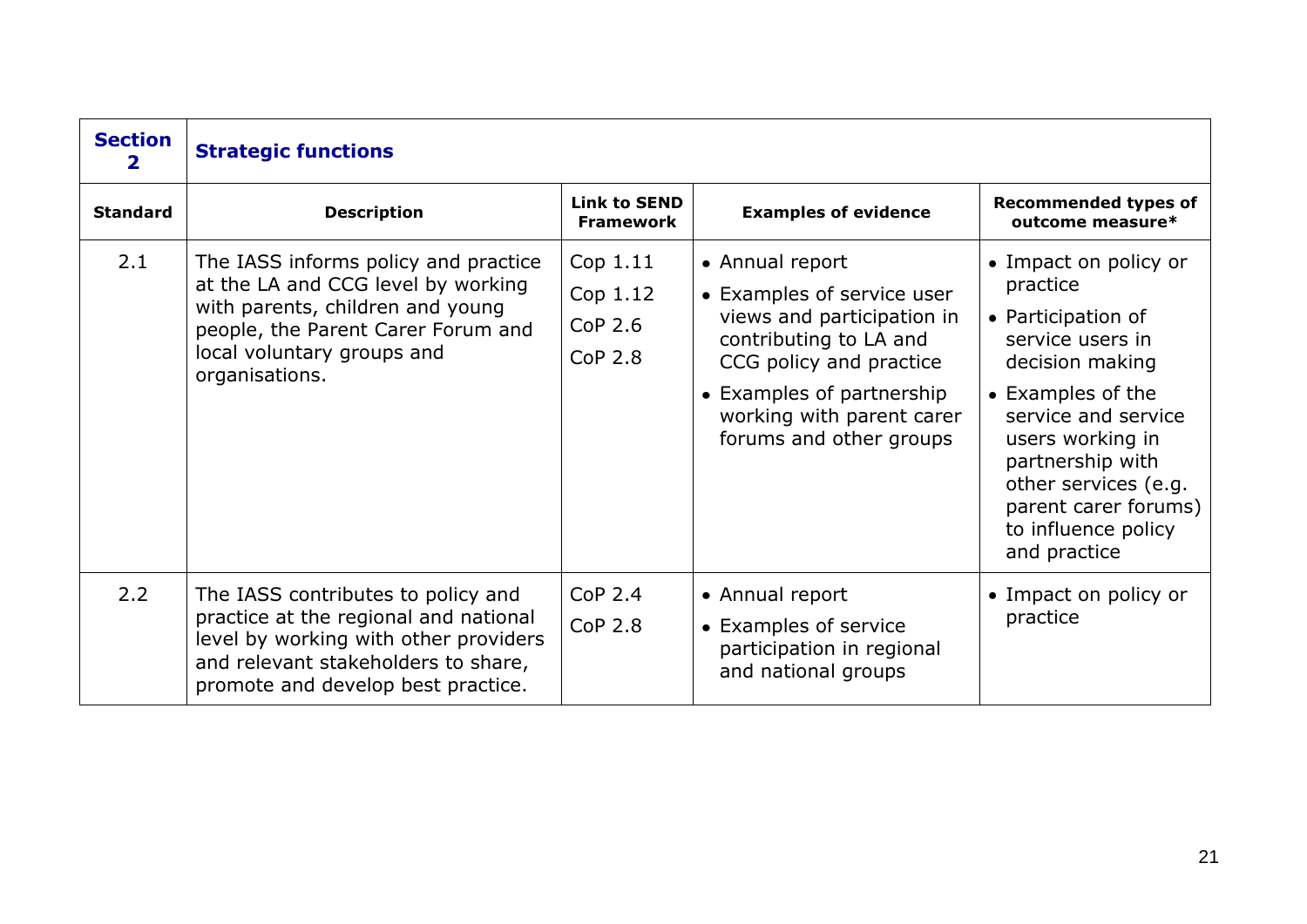| <b>Section</b><br>3 | <b>Provision of information and advice</b>                                   |                                                                                                                                        |                                                                                                                                                                                                                                                         |                                                     |
|---------------------|------------------------------------------------------------------------------|----------------------------------------------------------------------------------------------------------------------------------------|---------------------------------------------------------------------------------------------------------------------------------------------------------------------------------------------------------------------------------------------------------|-----------------------------------------------------|
| <b>Standard</b>     | <b>Description</b>                                                           | <b>Link to SEND</b><br>Framework                                                                                                       | <b>Examples of evidence</b>                                                                                                                                                                                                                             | <b>Recommended types of</b><br>outcome measure*     |
| 3.1                 | Potential service users are aware of<br>the IASS and what it can offer them. | C&F Act<br>Clause 30<br>C&F Act<br>Clause 32<br><b>SEND Regs</b><br>9 and Sch<br>2, Clause15<br>$COP$ 2.1<br><b>CoP 2.2</b><br>CoP 2.3 | • Publicity and promotional<br>materials<br>• Website, range of leaflets,<br>social media presence<br>• Presence in range of<br>settings (including schools<br>and colleges, children's<br>centres, libraries, health<br>centres, etc)<br>• Local Offer | • Feedback from<br>service users<br>• Service reach |
| 3.2                 | The IASS is accessible to all potential<br>service users.                    | <b>CoP 2.4</b><br><b>CoP 2.9</b>                                                                                                       | • Equal opportunity and<br>accessibility policies<br>• Analysis of service use<br>• Range of access options<br>(including working hours,<br>location, contact<br>arrangements, response<br>times, information<br>formats)                               | • Service reach                                     |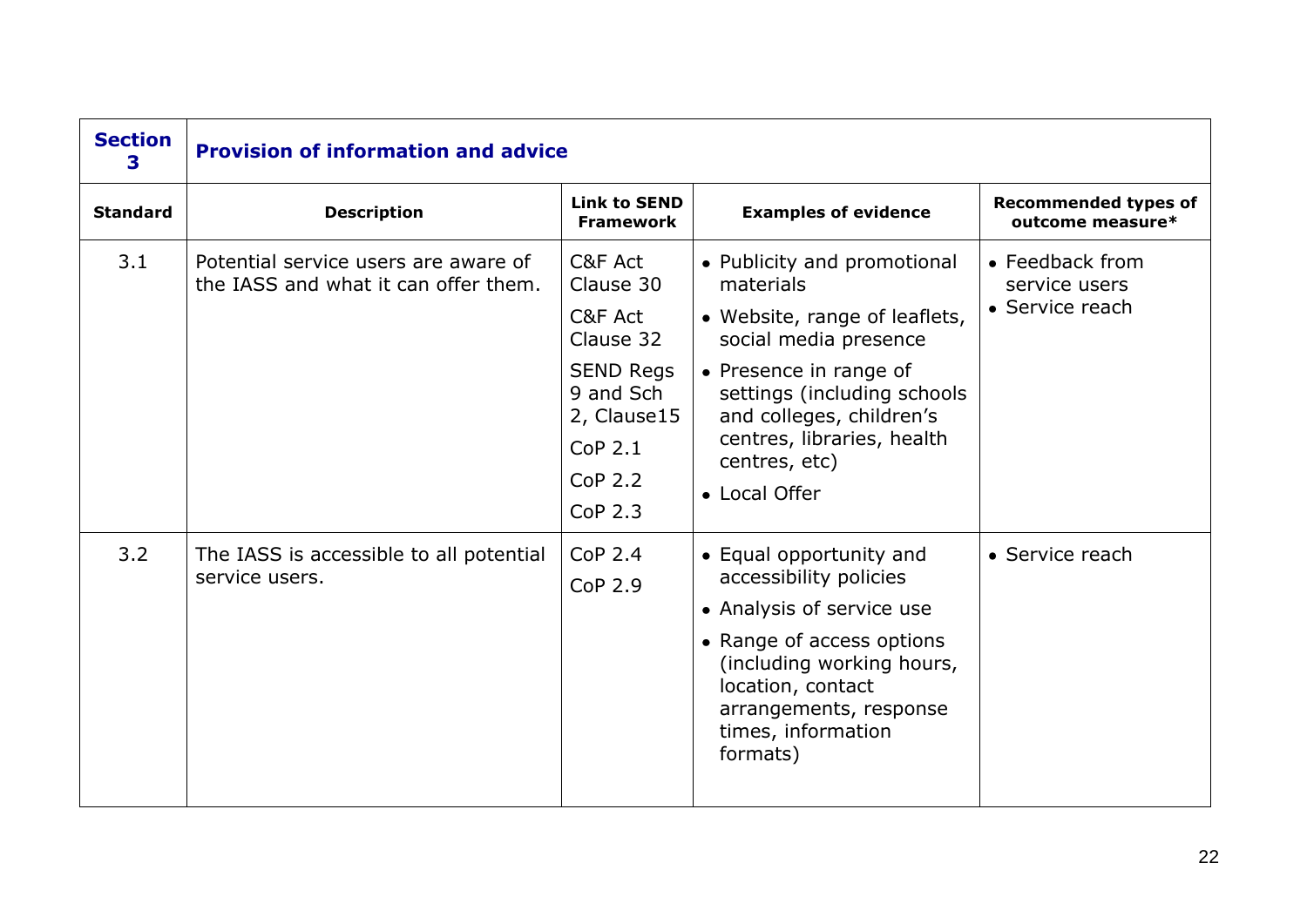| 3.3 | The IASS provides impartial, accurate<br>and up to date information and high<br>quality advice relevant to the service<br>users' needs                    | CoP 2.5<br><b>CoP 2.8</b><br><b>CoP 2.9</b><br>CoP 2.17                                                                                                                                                        | • Publicity and promotional<br>materials<br>• Analysis of service users'<br>needs and priorities and<br>service use<br>• Analysis of service users'<br>perceptions of relevance<br>and impartiality | • Feedback from<br>service users<br>• Participation of<br>service users in<br>decision making                                                 |
|-----|-----------------------------------------------------------------------------------------------------------------------------------------------------------|----------------------------------------------------------------------------------------------------------------------------------------------------------------------------------------------------------------|-----------------------------------------------------------------------------------------------------------------------------------------------------------------------------------------------------|-----------------------------------------------------------------------------------------------------------------------------------------------|
| 3.4 | Service users have the information<br>and advice they need to make<br>informed decisions about provision<br>made by education, health and social<br>care. | <b>SEND Regs</b><br>9 and Sch<br>2, Clause 15<br>Cop 1.9<br><b>CoP 2.8</b><br>CoP 2.10<br>CoP 2.11<br>CoP 2.12<br>CoP 2.13<br>CoP 2.14<br>Cop 2.15<br>CoP 2.16<br>CoP 2.17<br>CoP 2.18<br>CoP 2.19<br>CoP 3.39 | • Website, range of leaflets<br>and other information<br>• Individual case studies<br>• Feedback on Local Offer<br>• Analysis of comments,<br>compliments and<br>complaints                         | • Feedback from<br>service users<br>• Impact on policy or<br>practice<br>• Increased<br>involvement of<br>service users in<br>decision making |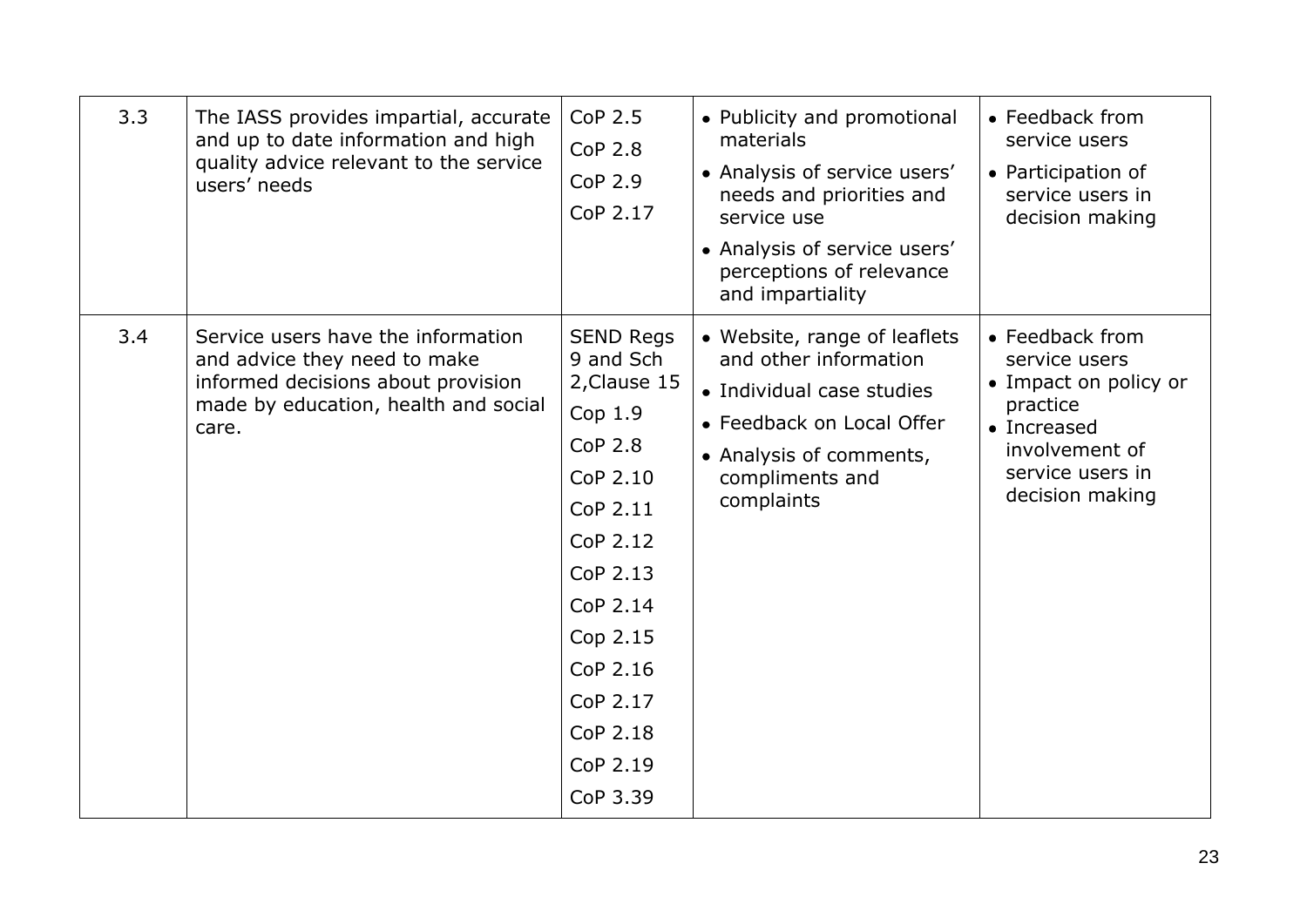| <b>Section</b>  | <b>Supporting individuals</b>                                                                                                                                                                                          |                                                   |                                                                                                                              |                                                                                                                                                       |
|-----------------|------------------------------------------------------------------------------------------------------------------------------------------------------------------------------------------------------------------------|---------------------------------------------------|------------------------------------------------------------------------------------------------------------------------------|-------------------------------------------------------------------------------------------------------------------------------------------------------|
| <b>Standard</b> | <b>Description</b>                                                                                                                                                                                                     | <b>Link to SEND</b><br><b>Framework</b>           | <b>Examples of evidence</b>                                                                                                  | <b>Recommended types of</b><br>outcome measure*                                                                                                       |
| 4.1             | The IASS offers confidential support<br>to service users.                                                                                                                                                              | CoP 2.5<br><b>CoP 2.8</b><br>CoP 2.13<br>CoP 2.15 | • Compliance with data<br>protection law<br>• Service confidentiality<br>policy<br>• Provision of confidential<br>phone line | • Feedback from<br>service users                                                                                                                      |
| 4.2             | The IASS offers impartial support<br>tailored to the individual (up to and<br>including SEND Tribunal), which may<br>include:<br>• casework support<br>• representation<br>• an independent supporter<br>• key working | CoP 2.19<br>CoP 2.20<br>CoP 2.21                  | • Service impartiality policy<br>• Availability of independent<br>supporters and volunteers<br>• Individual case studies     | • Feedback from<br>service users<br>• Impact on policy or<br>practice<br>• Service reach                                                              |
| 4.3             | The IASS builds upon service users'<br>skills, knowledge and confidence to<br>promote independence and self-<br>advocacy.                                                                                              | <b>CoP 2.8</b>                                    | • Feedback from service<br>users and other<br>stakeholders<br>• Individual case studies<br>• Training evaluations            | • Feedback from<br>service users<br>• Impact on policy or<br>practice<br>• Participation of<br>service users in<br>decision making<br>• Service reach |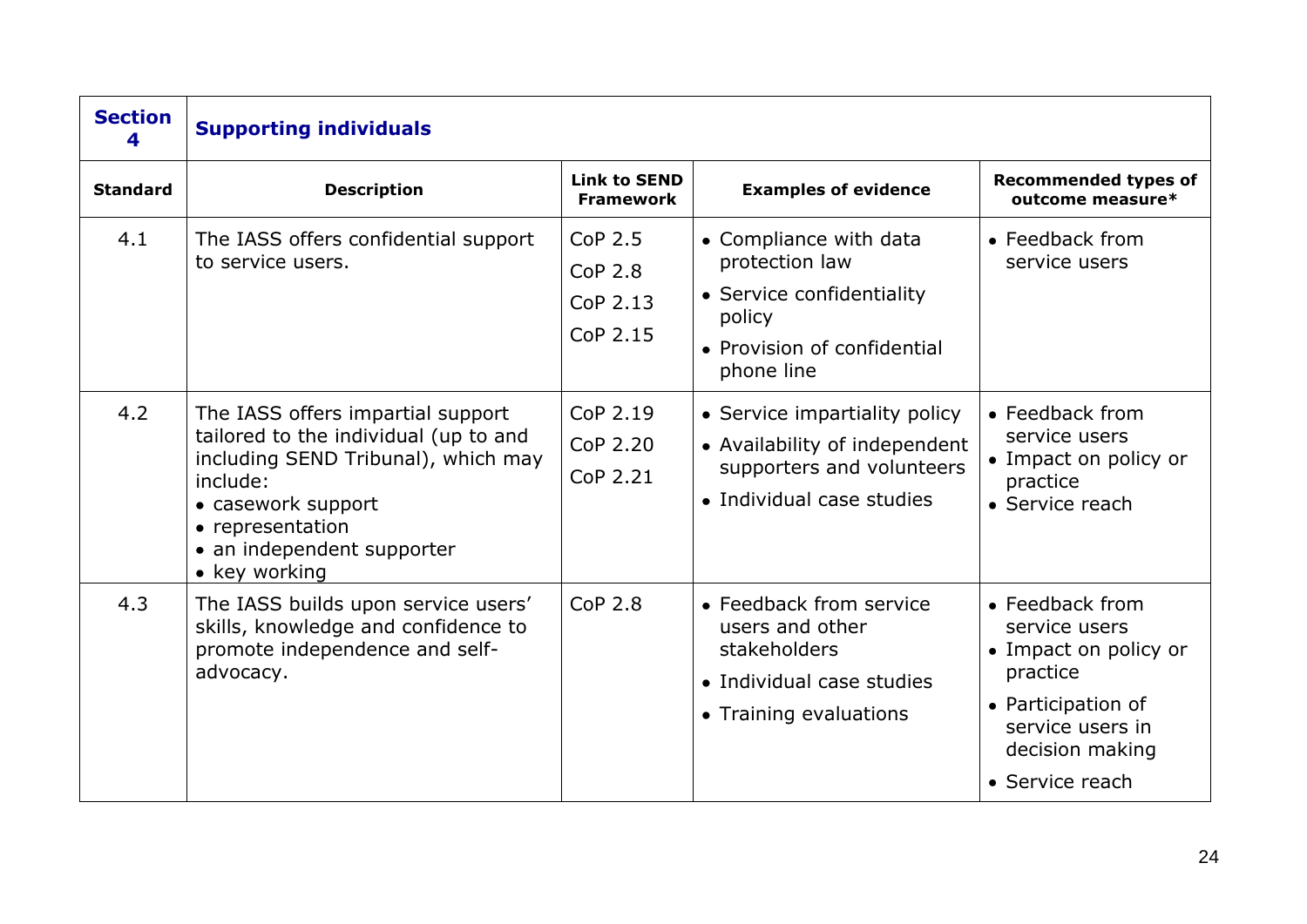| <b>Section</b><br>5 | <b>Professional development and training</b>                                                                                                                                                                                                                                                                      |                                         |                                                                                                                                                                                                                                                                                                                                          |                                                                                                                  |  |
|---------------------|-------------------------------------------------------------------------------------------------------------------------------------------------------------------------------------------------------------------------------------------------------------------------------------------------------------------|-----------------------------------------|------------------------------------------------------------------------------------------------------------------------------------------------------------------------------------------------------------------------------------------------------------------------------------------------------------------------------------------|------------------------------------------------------------------------------------------------------------------|--|
| <b>Standard</b>     | <b>Description</b>                                                                                                                                                                                                                                                                                                | <b>Link to SEND</b><br><b>Framework</b> | <b>Examples of evidence</b>                                                                                                                                                                                                                                                                                                              | <b>Recommended types</b><br>of outcome measure*                                                                  |  |
| 5.1                 | Staff, independent supporters, and<br>volunteers are trained (including<br>independent training) and have<br>accurate and up to date knowledge<br>of:<br>• education, social care and health<br>law related to SEN and disability<br>• national and local policy and<br>practice in meeting SEN and<br>disability | CoP 2.11<br>CoP 2.15<br>CoP 2.20        | • Staff and volunteer basic<br>training programme and<br>Continuing Professional<br>Development Plan<br>(differentiated according to<br>role)<br>• Numbers of staff,<br>independent supporters and<br>volunteers completing<br>relevant national legal<br>training<br>• Attendance at national,<br>regional and local training<br>events | • Feedback from<br>service users<br>• Impact on policy<br>or practice<br>• Service reach                         |  |
| 5.2                 | All staff, independent supporters, and<br>volunteers are trained and competent<br>in providing impartial information and<br>advice for all service users.                                                                                                                                                         | <b>CoP 2.8</b><br>CoP 2.14              | • Staff and volunteer basic<br>training programme and<br>Continuing Professional<br>Development Plan<br>(differentiated according to<br>role)<br>• Numbers of staff,<br>independent supporters and<br>volunteers completing                                                                                                              | • Feedback from<br>service users<br>• Participation of<br>service users in<br>decision making<br>• Service reach |  |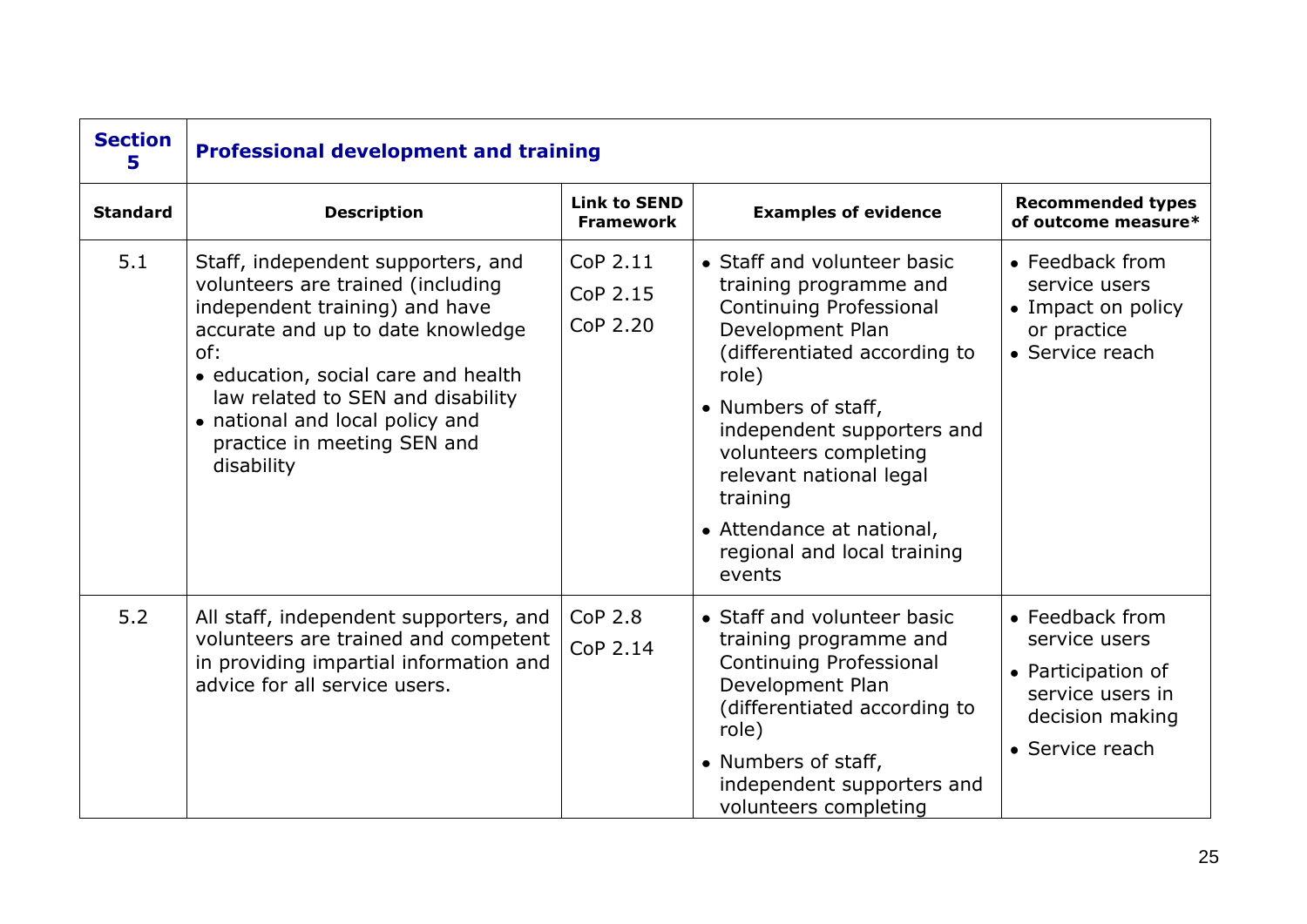|     |                                                                                                                                                                                                                                                                               |                            | relevant independent<br>national legal training<br>• Attendance at national,<br>regional and local training<br>events                                                                                                                                                       |                                                                                                                |
|-----|-------------------------------------------------------------------------------------------------------------------------------------------------------------------------------------------------------------------------------------------------------------------------------|----------------------------|-----------------------------------------------------------------------------------------------------------------------------------------------------------------------------------------------------------------------------------------------------------------------------|----------------------------------------------------------------------------------------------------------------|
| 5.3 | Some staff, independent supporters,<br>and volunteers have completed<br>accredited legal training and are<br>competent in supporting all potential<br>service users in meetings, through<br>statutory processes and at SEND<br>Tribunal.                                      | CoP 2.19<br>CoP 2.20       | • Staff and volunteer basic<br>training programme and<br><b>Continuing Professional</b><br>Development Plan<br>(differentiated according to<br>role)<br>• Numbers of staff,<br>independent supporters and<br>volunteers that have<br>completed accredited legal<br>training | • Feedback from<br>service users<br>• Involvement of<br>service users in<br>decision making<br>• Service reach |
| 5.4 | The IASS offers to early years<br>settings, schools, colleges, statutory<br>and voluntary agencies training on:<br>• working with parents, children and<br>young people<br>• the law relating to SEN and<br>disability, as it applies to education,<br>health and social care | CoP <sub>2.8</sub>         | • Range and number of people<br>trained                                                                                                                                                                                                                                     | • Feedback from<br>those attending<br>training<br>• Impact on policy<br>or practice                            |
| 5.5 | The IASS offers training to parents<br>on:<br>• working with professionals                                                                                                                                                                                                    | <b>CoP 2.8</b><br>CoP 2.16 | • Number of parents trained<br>• Range of training offered                                                                                                                                                                                                                  | • Feedback from<br>those attending<br>training<br>• Involvement of                                             |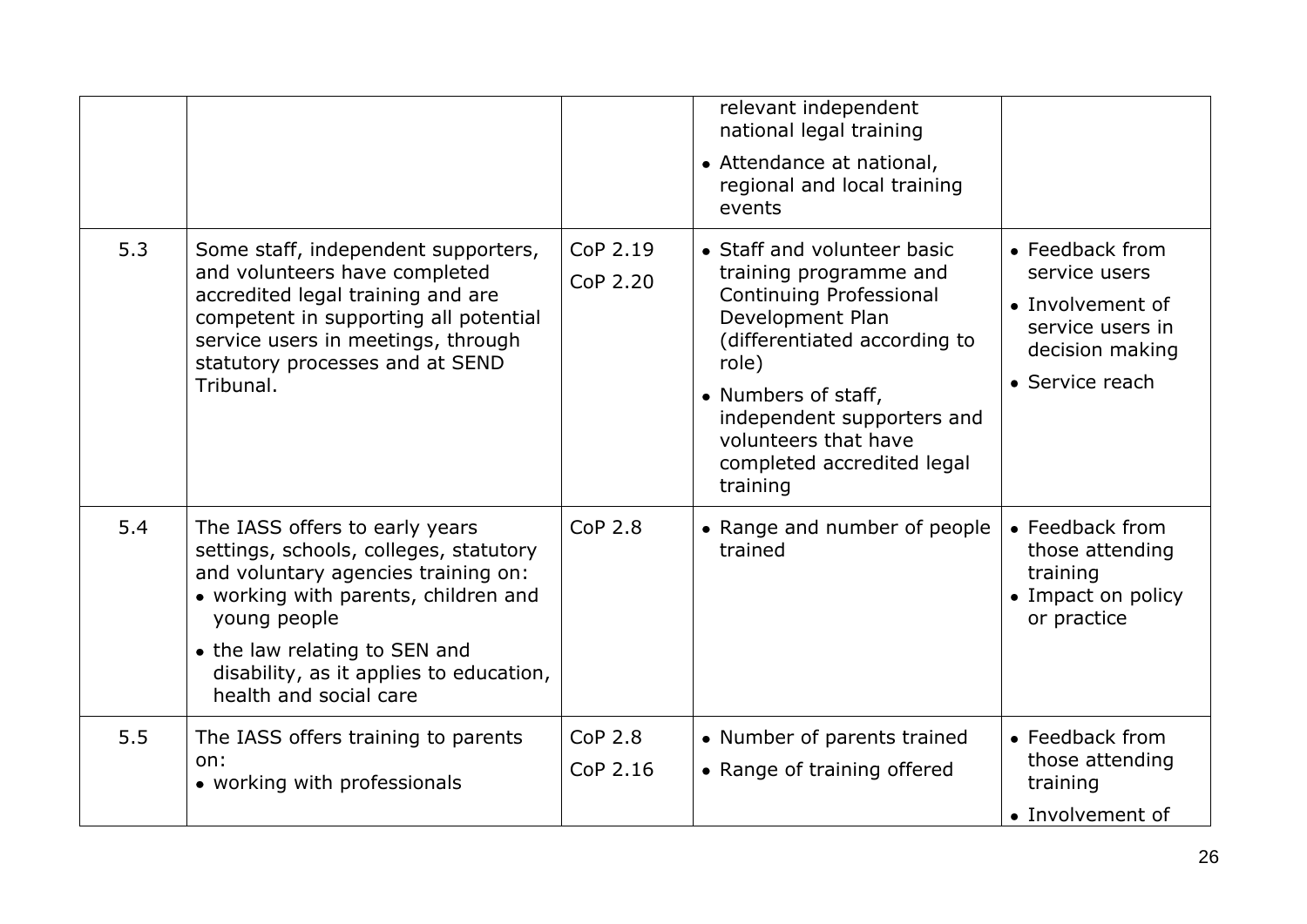| • involvement in decision making<br>• the law relating to SEN and                         | service users in<br>decision making             |
|-------------------------------------------------------------------------------------------|-------------------------------------------------|
| disability, as it applies to education,<br>health and social care                         | $\bullet$ Examples of<br>partnership (e.g.      |
| • in collaboration with parent carer<br>forums, contributing to strategic<br>developments | with parent carer<br>forums)<br>• Service reach |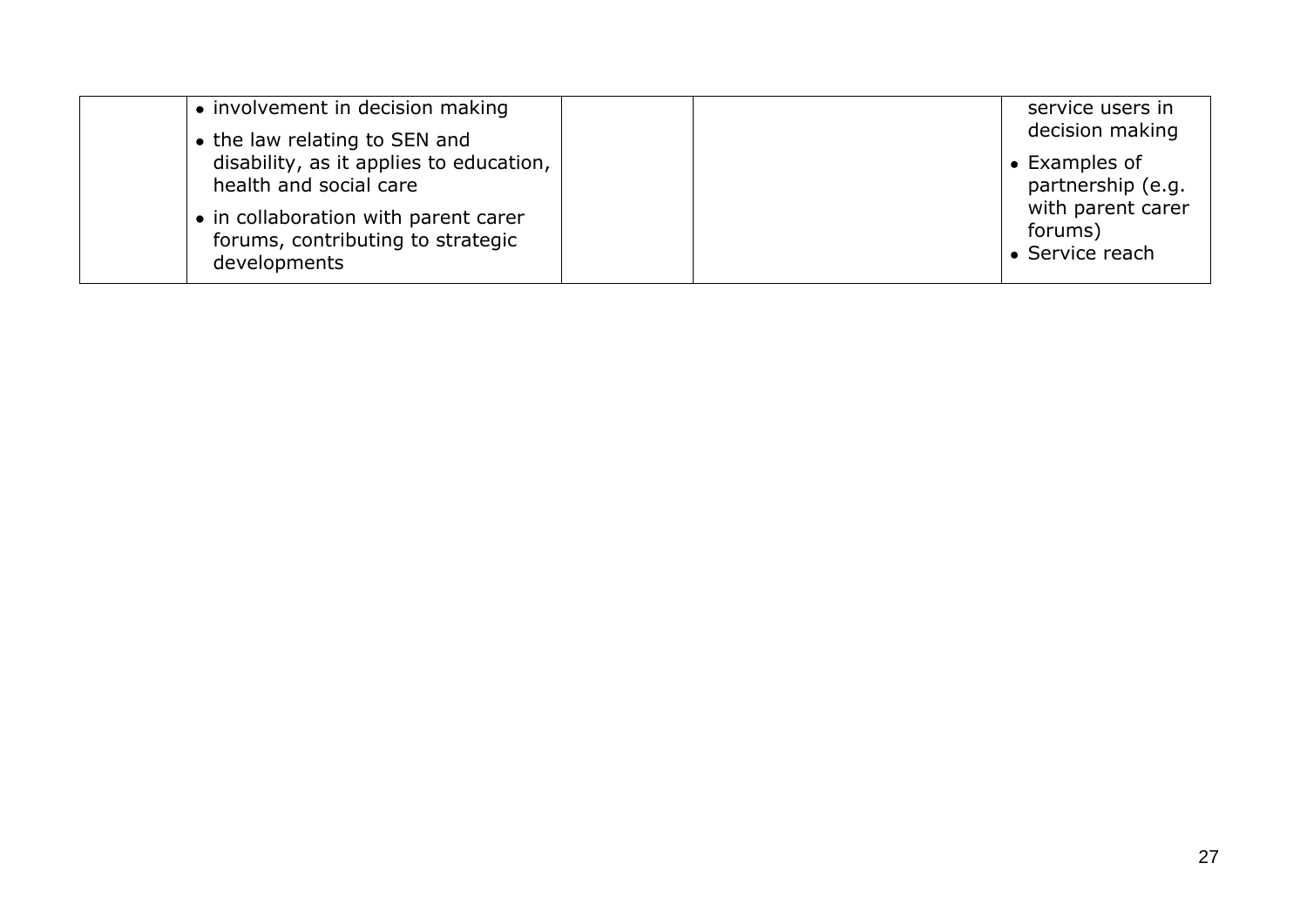# **Appendix A – Definitions**

#### **Please note that these definitions are intended to explain their particular use in the Quality Standards set out in this document.**

#### *Advice*

Activities that help parents and young people to gather, understand and interpret information and apply to their own situation. The provision of advice will often be a first step in casework, and may be offered face to face, by telephone, through work with groups or in training.

#### *Arm's length*

A service is at arm's length when it is able to act, and is seen to act, independently and impartially, with no undue influence or control from the local authority or CCG in which it is based. Whether a service is, and acts effectively at, arm's length is not judged by whether it is out sourced or inhouse, but whether it is seen as being impartial by those parents, children, young people and professionals who use it.

#### *Casework*

The process of supporting a parent or young person through direct contact between the service offering information, advice and support and the service user to provide a service tailored to the individual's specific needs. This may be a single intervention (such as a home visit, support at a meeting or assistance in writing a letter, etc) or a series of interventions (such as helping a parent access local support and provision, preparing for an appeal, etc) – which may include key working. Responding to an **enquiry** (a request for general information, signposting to another service, asking how the IASS may be able to help) is not in itself casework.

Casework may involve the allocation of a volunteer or an independent supporter, and may include key working.

#### *Confidentiality*

Not shared with any other parties without consent of the information giver. Information, Advice and Support Services offer a confidential service to parents, children and young people and in doing so have responsibilities under the Data Protection Act. Any information about a parent, child or young person, including whether or not they have been in contact with the IASS must not be shared with anyone outside of the IASS unless the parent has given permission for information to be shared or there are strong public interest concerns, i.e. child protection.

The disclosure of personal information is regulated by the Data Protection Act 1998. Information can be disclosed only if it is in compliance with the eight data protection principles in the Act, especially the first which says that information shall be processed (including disclosed) fairly and lawfully and provided that one of a schedule of conditions of processing is met (or, in the case of sensitive data, which SEN data would definitely be, one from each of two schedules of conditions). If they give an undertaking of confidentiality to the individuals involved then it is unlikely that disclosure of the information they hold would be appropriate, even to the LA, unless there is a legal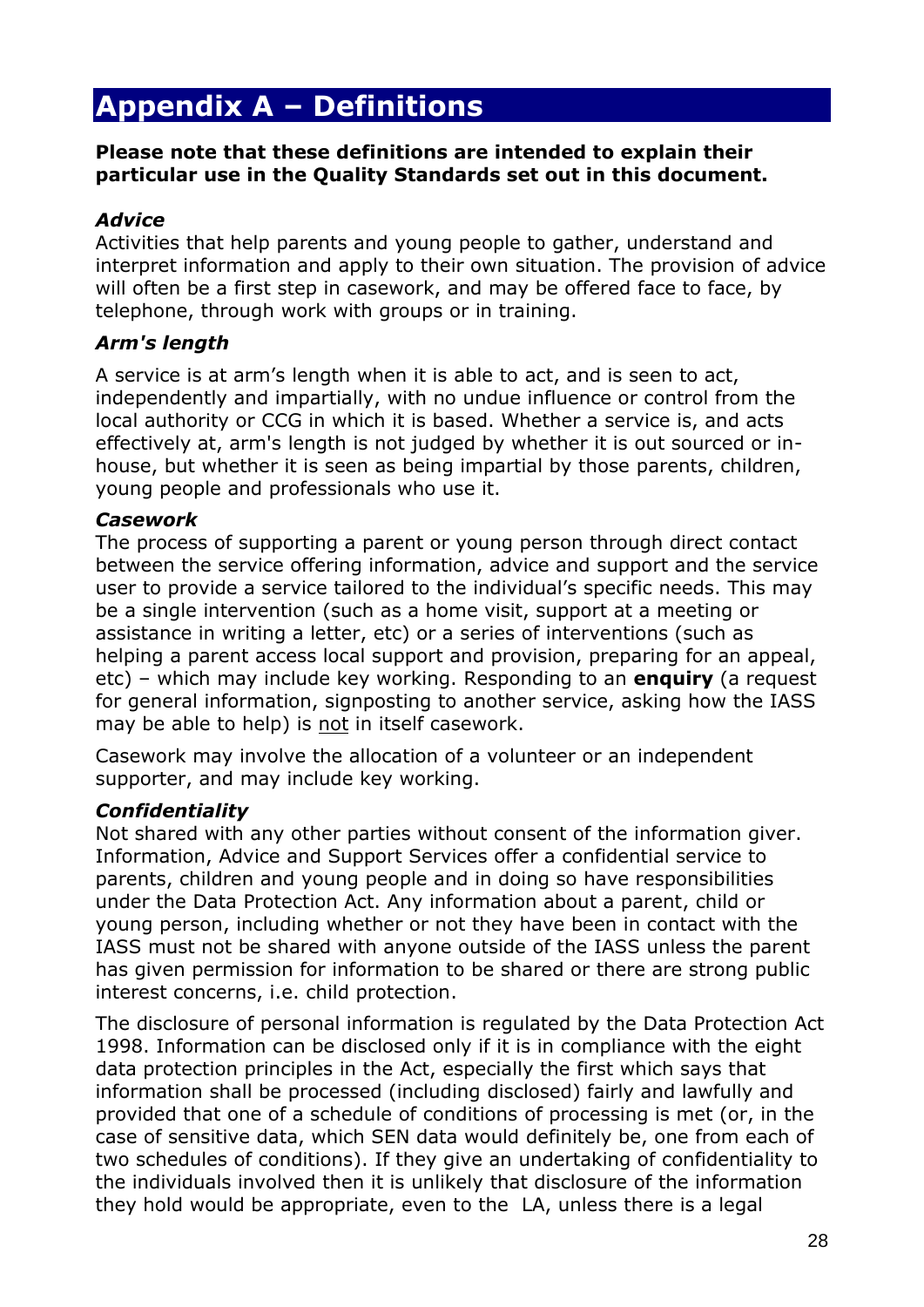requirement for them to disclose to the LA.

#### *Evidence*

Information and resources that exemplify how the service operates.

#### *Impartial*

Not biased towards or influenced by any particular party, point of view or policy, including local authorities, schools, education ideologies, and campaigns. Not giving priority to any particular impairment, disability or SEN over another; accurately reflects the law.

#### *Independent*

Provides information, advice and support that is not determined by local authority or clinical commissioning group policy or practice.

#### *Independent Supporter*

A trained, independent individual from the private, voluntary, and community sector, who can provide advice and support for parents of children with SEN, and young people with SEN, through the statutory assessment and EHCP processes.

#### *Information*

Accurate, up to date and impartial resources and information about the law on SEND (covering education, health and social care), national and local policy, the Local Offer, rights and choices, opportunities to participate, where to find help and advice and how to access this.

The provision of information will often be a first response to an enquiry, but may also serve to raise awareness and to prompt enquiries.

#### *Involvement*

Full and active participation in discussion, planning and decision making.

#### *Key working*

A key working approach provides children, young people and parents with a single point of contact to help ensure the holistic provision and coordination of services and support. This may include:

- emotional and practical support;
- enabling and empowering;
- support and facilitation;
- coordination;
- advocacy.

(for further detail see 2014 SEND CoP 2.21)

#### *Neutral*

Not supporting either side in a disagreement**.**

#### *Outcomes*

The benefits or changes that result from the service provided - in other words what difference the service actually makes. Outcomes are usually planned and should be set out in an organisation's objectives. They should be observable in the short to medium term. A service may have wider **impacts**  – both intended as well as unintended effects, and negative as well as positive.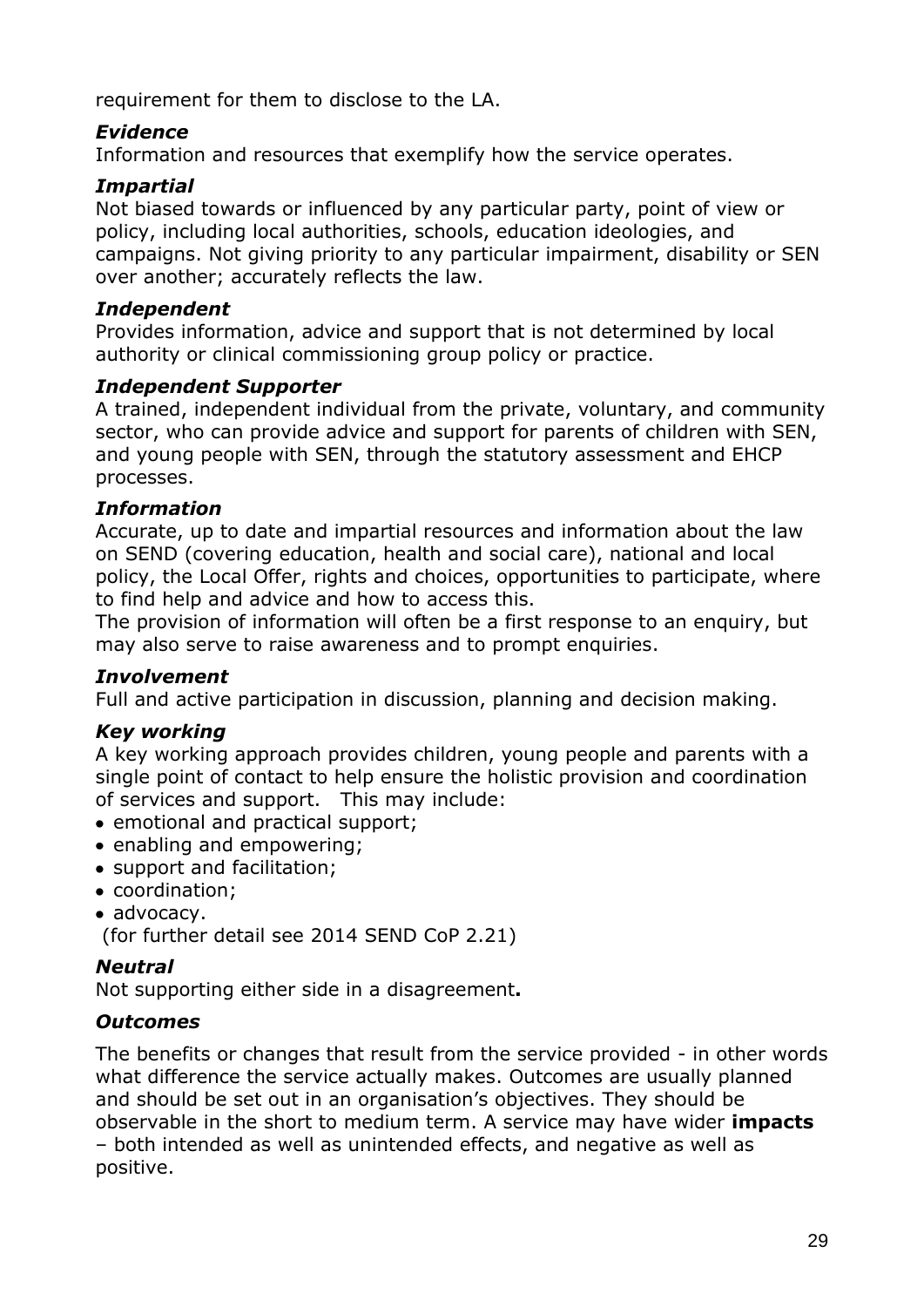#### *Parents*

All those who have parental responsibility as defined in the Education Act 1996.

#### *Representation*

Support for the parent or young person to express their views and communicate choices.

#### *Service users*

Services that provide information, advice and support in accordance with the 2014 SEND CoP are intended to provide a range of services for:

- children and young people with SEN
- parents of children with SEN
- children and young people with disabilities
- parents of children with disabilities

The term 'service user' is used in these Quality Standards to avoid repetition.

#### *Signposting*

Signposting takes place when an enquirer is given information about other service providers, including contact details, based on the enquirer's needs. There is no attempt to determine the outcome of the signposting.

#### *Support*

Support involves direct work with parents, children or young people, its purpose having been agreed in advance and the support being tailored to their individual needs. Support will usually involve casework, and may include representation, key working, or the provision of an Independent Supporter or volunteer.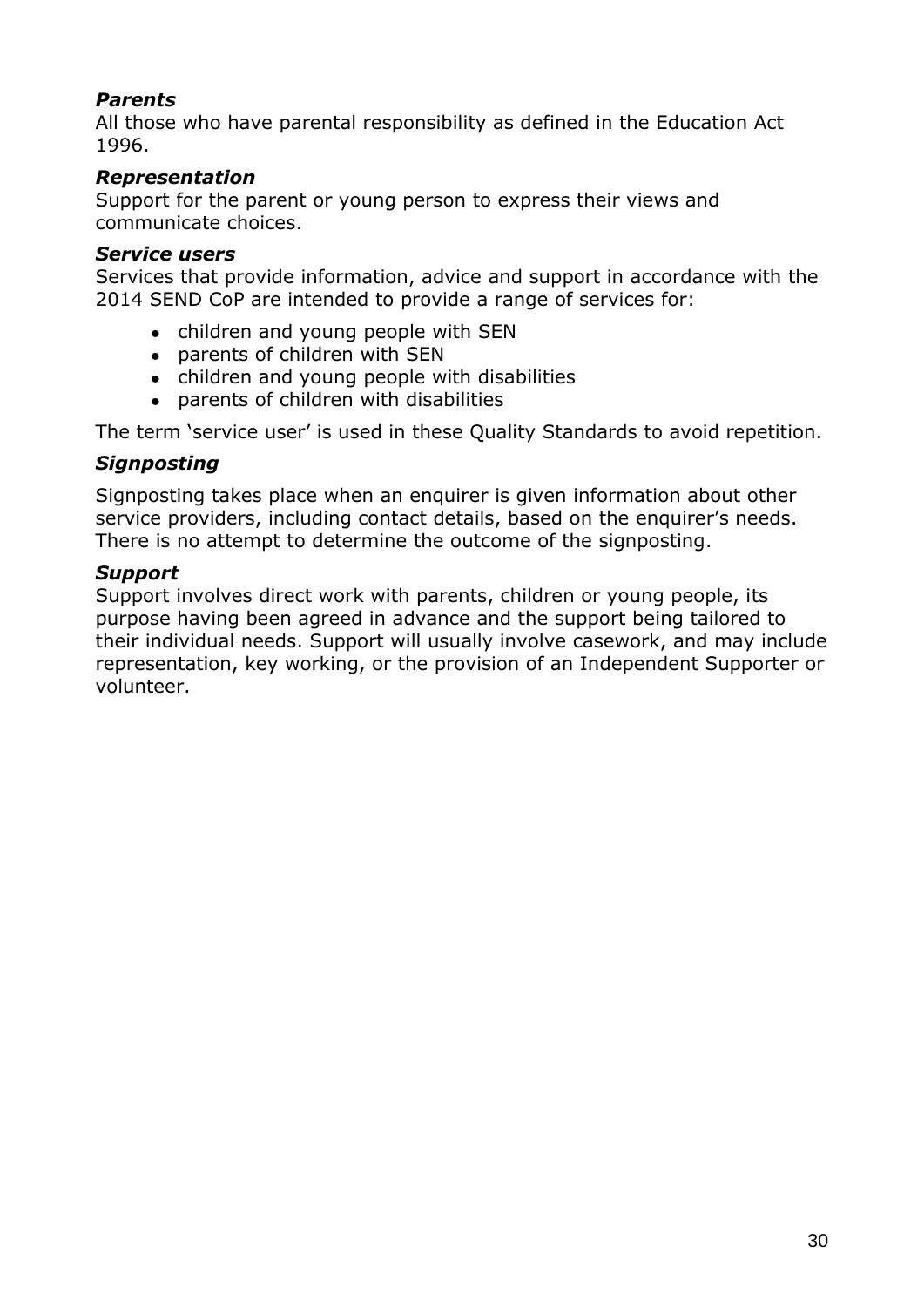## **Appendix B – Additional resources**

These Quality Standards are intended to support the delivery of information, advice and support for parents, children and young people who may have special educational needs or disabilities in accordance with the 2014 SEND CoP.

Some services may also wish:

- to seek external accreditation of the provision that they make
- to implement continuing professional development schemes for their staff that offer access to nationally recognised qualifications
- to reach local agreements on effective partnership working with other relevant services, such as the Parent Carer Forum.

Amongst the additional resources that services may wish to consider are:

Information, Advice and Guidance Standards <http://www.lifelonglearning.co.uk/iag/>

Matrix Standard [http://matrixstandard.com](http://matrixstandard.com/)

National Association of Family Information Services (2013) *Families First Standards* <http://www.daycaretrust.org.uk/pages/families-first.html>

National Occupational Standards – Work with parents <http://nos.ukces.org.uk/Pages/index.aspx>

http://www.parentinguk.org/your-work/what-is-work-with-parents/nationaloccupational-standards-for-work-with-parents/

National Parent Partnership Network and Contact A Family (2013) *Together is Better (*in particular the *Six principles of good joint working for parent carer forums and parent partnership services).* [http://www.parentpartnership.org.uk/media/16483/together-is-better](http://www.parentpartnership.org.uk/media/16483/together-is-better-report.pdf)[report.pdf](http://www.parentpartnership.org.uk/media/16483/together-is-better-report.pdf)

National Vocational Qualification – Advice and Guidance [http://www.open.ac.uk/choose/vocational](http://www.open.ac.uk/choose/vocational-qualifications/qualifications/advice-and-guidance)[qualifications/qualifications/advice-and-guidance](http://www.open.ac.uk/choose/vocational-qualifications/qualifications/advice-and-guidance)